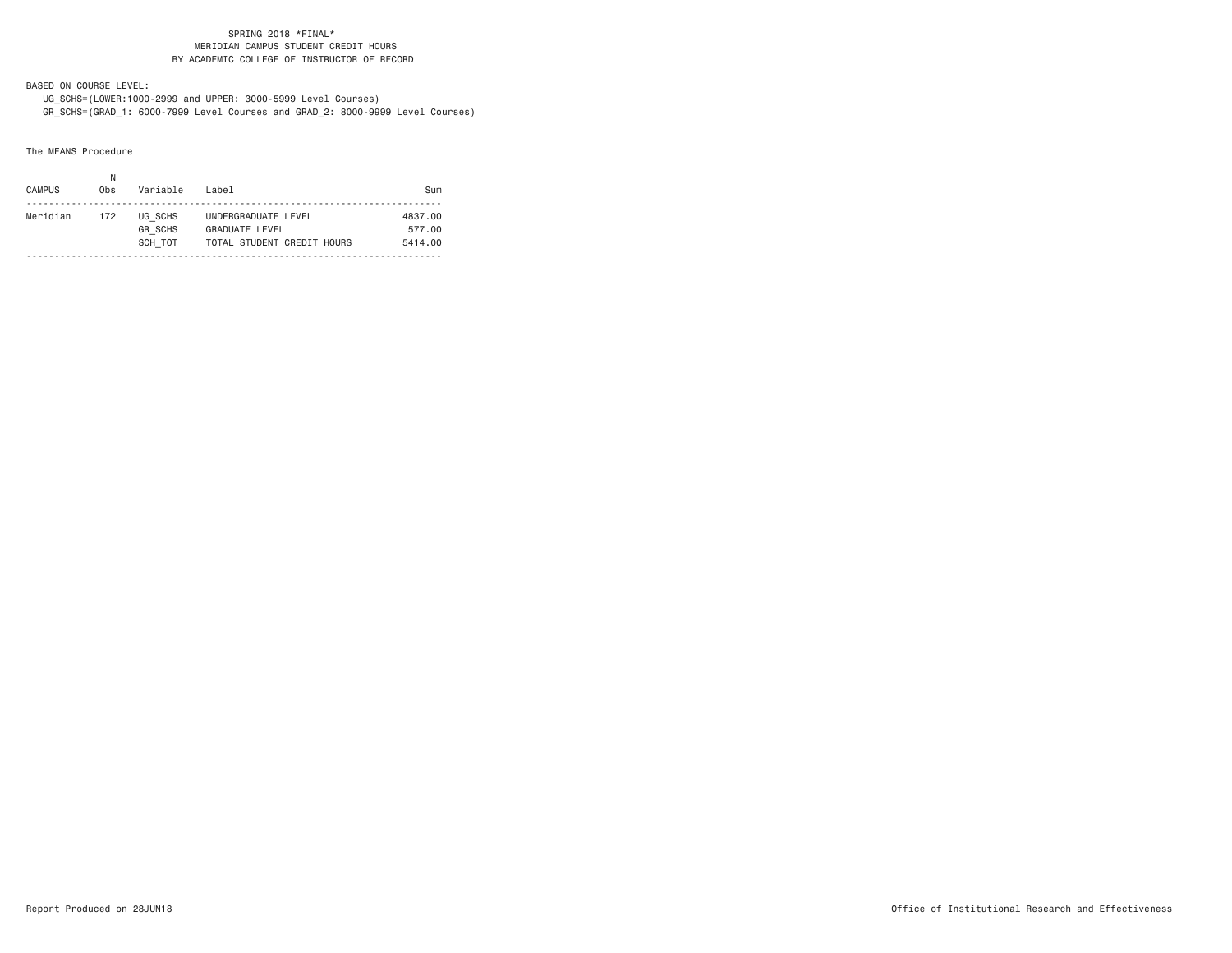#### SPRING 2018 \*FINAL\* MERIDIAN CAMPUS STUDENT CREDIT HOURSBY ACADEMIC COLLEGE OF INSTRUCTOR OF RECORD

BASED ON COURSE LEVEL:

 UG\_SCHS=(LOWER:1000-2999 and UPPER: 3000-5999 Level Courses) GR\_SCHS=(GRAD\_1: 6000-7999 Level Courses and GRAD\_2: 8000-9999 Level Courses)

The MEANS Procedure

| ACADEMIC COLLEGE | N<br>Obs | Variable                             | Label                                                                      | Sum                          |
|------------------|----------|--------------------------------------|----------------------------------------------------------------------------|------------------------------|
| Arts & Sciences  | 86       | UG SCHS<br>GR SCHS<br>SCH TOT        | UNDERGRADUATE LEVEL<br><b>GRADUATE LEVEL</b><br>TOTAL STUDENT CREDIT HOURS | 2616.00<br>249.00<br>2865,00 |
| <b>Business</b>  | 25       | UG SCHS<br><b>GR SCHS</b><br>SCH TOT | UNDERGRADUATE LEVEL<br><b>GRADUATE LEVEL</b><br>TOTAL STUDENT CREDIT HOURS | 915.00<br>0.00<br>915.00     |
| Education        | 61       | UG SCHS<br><b>GR SCHS</b><br>SCH TOT | UNDERGRADUATE LEVEL<br><b>GRADUATE LEVEL</b><br>TOTAL STUDENT CREDIT HOURS | 1306,00<br>328,00<br>1634.00 |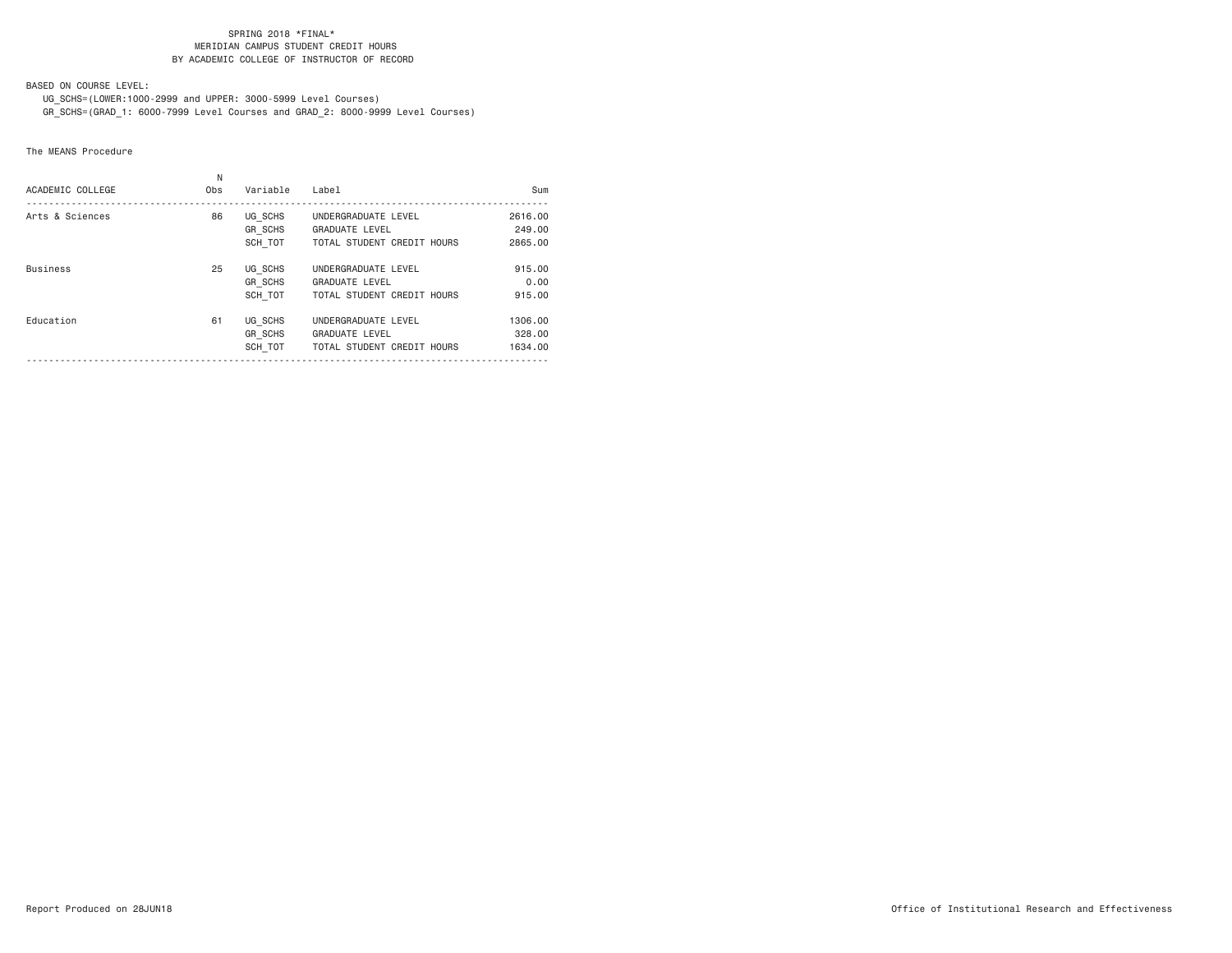### SPRING 2018 \*FINAL\*MERIDIAN CAMPUS STUDENT CREDIT HOURS BY ACADEMIC COLLEGE OF INSTRUCTOR OF RECORD

BASED ON COURSE LEVEL:

 UG\_SCHS=(LOWER:1000-2999 and UPPER: 3000-5999 Level Courses \*\*Excludes CVM 5000-5999 Level Courses\*\*) GR\_SCHS=(GRAD\_1: 6000-7999 Level Courses and GRAD\_2: 8000-9999 Level Courses)

| ACADEMIC DEPARTMENT                        | UNDERGRADUATE<br>LEVEL | GRADUATE<br>LEVEL | TOTAL     |
|--------------------------------------------|------------------------|-------------------|-----------|
|                                            |                        |                   |           |
| Anthropology & Middle Eastern Cultures     | 108,00                 | 0.00              | 108,00    |
| Biological Sciences                        | 135.00                 | 0.00              | 135.00    |
| Classical & Modern Languages & Literatures | 42.00                  | 0.00              | 42.00     |
| Communication                              | 183.00                 | 0.00              | 183.00    |
| English                                    | 266.00                 | 15.00             | 281,00    |
| Geosciences                                | 178,00                 | 0.00              | 178,00    |
| History                                    | 306.00                 | 30.00             | 336.00    |
| Mathematics & Statistics                   | 84.00                  | 0.00              | 84.00     |
| Philosophy & Religion                      | 114.00                 | 0.00              | 114.00    |
| Psychology                                 | 510.00                 | 201.00            | 711.00    |
| Sociology                                  | 690,00                 | 3,00              | 693,00    |
|                                            |                        |                   |           |
|                                            | 2616.00                | 249.00            | 2865.00   |
|                                            | =============          | :=============    | ========= |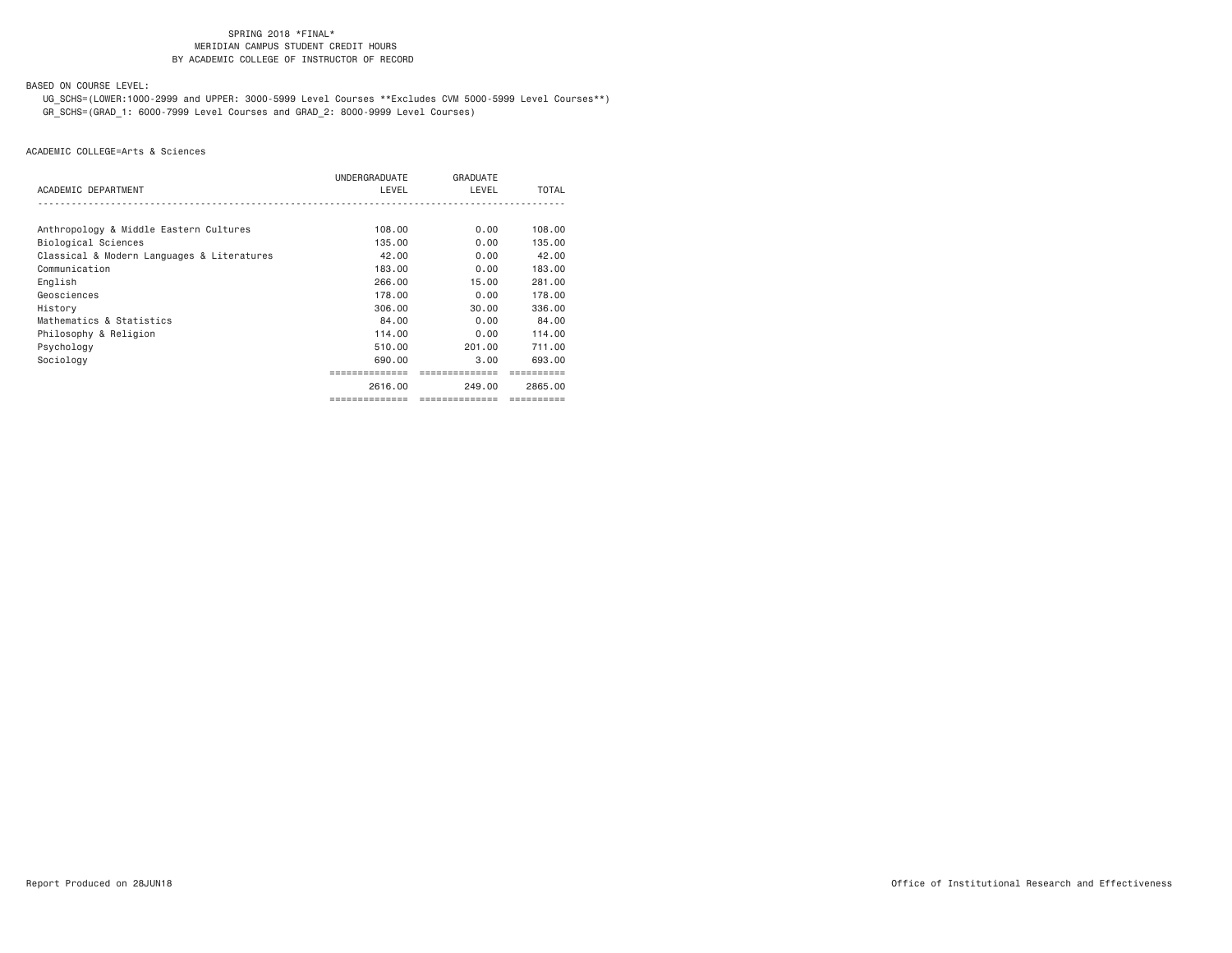### SPRING 2018 \*FINAL\*MERIDIAN CAMPUS STUDENT CREDIT HOURS BY ACADEMIC COLLEGE OF INSTRUCTOR OF RECORD

BASED ON COURSE LEVEL:

 UG\_SCHS=(LOWER:1000-2999 and UPPER: 3000-5999 Level Courses \*\*Excludes CVM 5000-5999 Level Courses\*\*) GR\_SCHS=(GRAD\_1: 6000-7999 Level Courses and GRAD\_2: 8000-9999 Level Courses)

| ACADEMIC DEPARTMENT                                                                 | UNDERGRADUATE<br>LEVEL | GRADUATE<br>LEVEL | TOTAL            |
|-------------------------------------------------------------------------------------|------------------------|-------------------|------------------|
| Finance & Economics                                                                 | 93.00                  | 0.00              | 93.00            |
| Management & Information Systems<br>Marketing, Quantitative Analysis & Business Law | 510.00<br>216.00       | 0.00<br>0.00      | 510.00<br>216.00 |
| School of Accountancy                                                               | 96.00                  | 0.00              | 96.00            |
|                                                                                     | 915.00                 | 0.00              | 915.00           |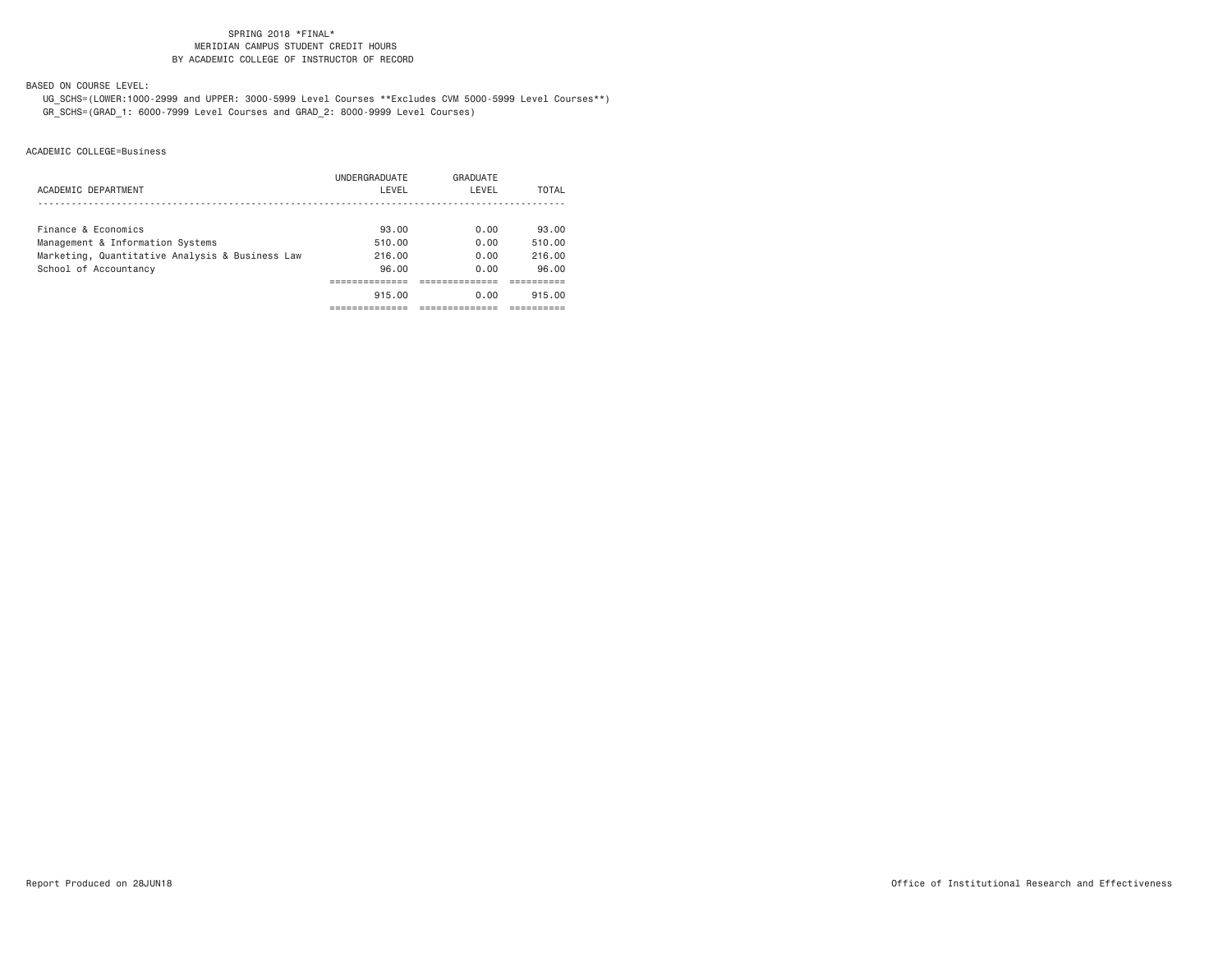### SPRING 2018 \*FINAL\*MERIDIAN CAMPUS STUDENT CREDIT HOURS BY ACADEMIC COLLEGE OF INSTRUCTOR OF RECORD

BASED ON COURSE LEVEL:

 UG\_SCHS=(LOWER:1000-2999 and UPPER: 3000-5999 Level Courses \*\*Excludes CVM 5000-5999 Level Courses\*\*) GR\_SCHS=(GRAD\_1: 6000-7999 Level Courses and GRAD\_2: 8000-9999 Level Courses)

| ACADEMIC DEPARTMENT                                                   | UNDERGRADUATE<br>LEVEL | GRADUATE<br>LEVEL | TOTAL            |
|-----------------------------------------------------------------------|------------------------|-------------------|------------------|
| Counseling, Educational Psychology, and Foundation                    | 15.00                  | 148.00            | 163.00           |
| Curriculum, Instruction & Special Education<br>Educational Leadership | 926.00<br>36.00        | 66.00<br>114.00   | 992.00<br>150.00 |
| Kinesiology                                                           | 329.00                 | 0.00              | 329.00           |
|                                                                       | 1306.00                | 328.00            | 1634.00          |
|                                                                       |                        |                   |                  |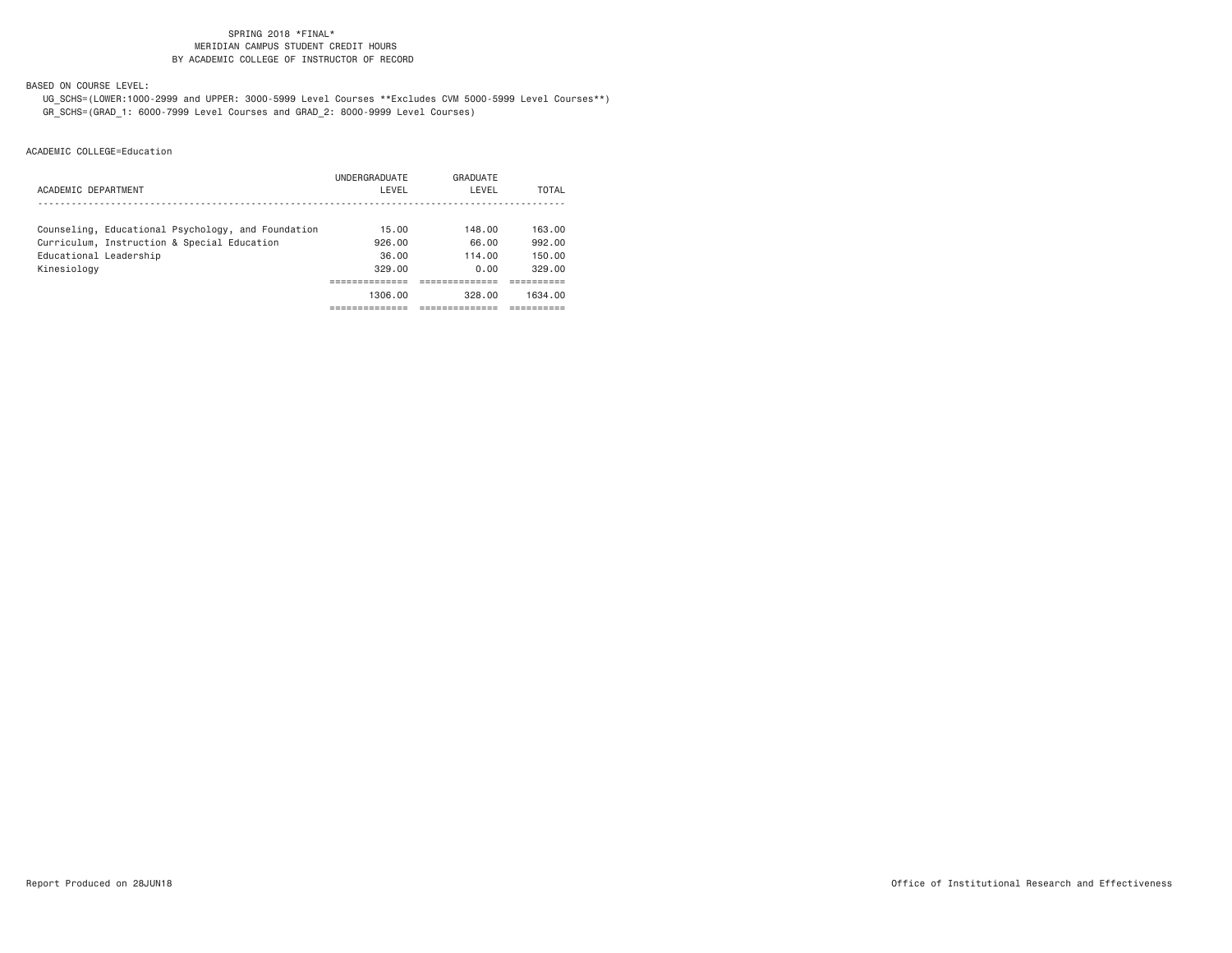| ACADEMIC DEPARTMENT                                                      | Instructor Name | Rank     | Tenure<br>Status | Course<br>Cip # | CRN   | Course # | Sec   | Crs | Type Title         | Inst<br>Per | UG<br><b>SCHS</b>                          | GR<br><b>SCHS</b>            | Total<br>SCHS                                                 |
|--------------------------------------------------------------------------|-----------------|----------|------------------|-----------------|-------|----------|-------|-----|--------------------|-------------|--------------------------------------------|------------------------------|---------------------------------------------------------------|
| Anthropology & Middle Eastern Cultures                                   | Turner, James   | Lecturer | Non-Ten Track    | 450201          | 13655 | AN 3113  | 201 C |     | Societies Of World | 1,00        | 108,00<br>.<br>108,00                      | 0.00<br>---------<br>0.00    | 108,00<br>.<br>108,00                                         |
| ,,,,,,,,,,,,,,,,,,,,,,,,,,,,,,<br>Anthropology & Middle Eastern Cultures |                 |          |                  |                 |       |          |       |     |                    |             | ========<br>108,00<br>--------<br>-------- | 0.00<br>________<br>-------- | $=$ = = = = = = = = = =<br>108,00<br>----------<br>---------- |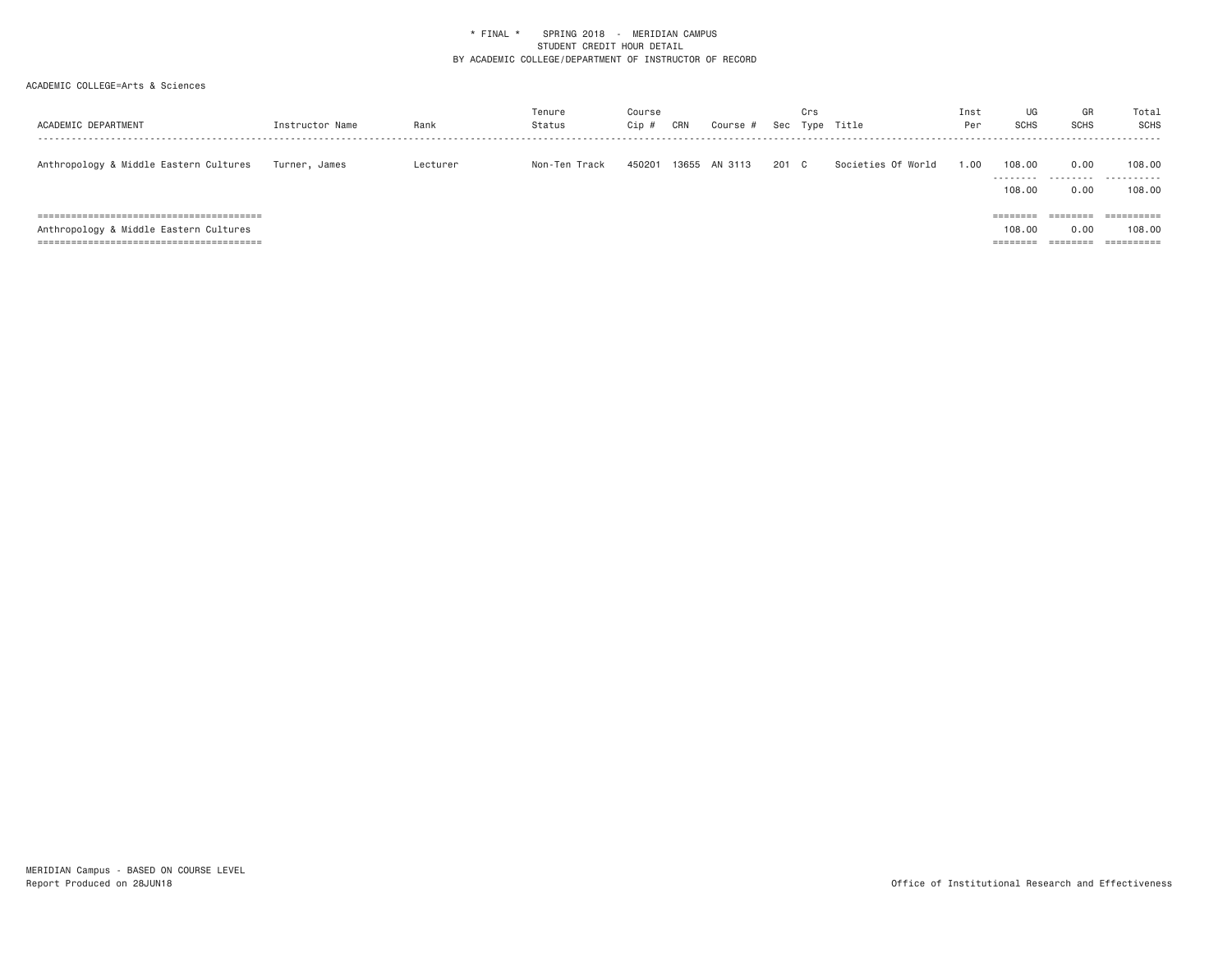| ACADEMIC DEPARTMENT | Instructor Name | Rank       | Tenure<br>Status | Course<br>Cip #            | CRN                              | Course #                                                                     | Sec                                                | Crs | Type Title                                                                                                      | Inst<br>Per                                  | UG<br><b>SCHS</b>                                                       | GR<br>SCHS                                                | Total<br><b>SCHS</b>                                            |
|---------------------|-----------------|------------|------------------|----------------------------|----------------------------------|------------------------------------------------------------------------------|----------------------------------------------------|-----|-----------------------------------------------------------------------------------------------------------------|----------------------------------------------|-------------------------------------------------------------------------|-----------------------------------------------------------|-----------------------------------------------------------------|
| Biological Sciences | Fogarty, Jarrod | Instructor | Non-Ten Track    | 240102<br>260701<br>270501 | 13744<br>13656<br>13747<br>13748 | IDS 4111<br>BIO 1023<br>MA 2113<br>MA 2113<br>13782 ST 2113<br>13783 ST 2113 | 201 C<br>201 B<br>201 C<br>202 C<br>201 C<br>202 C |     | Professional Seminar<br>Plants & Humans<br>Intro to Stats<br>Intro to Stats<br>Intro to Stats<br>Intro to Stats | 1.00<br>1.00<br>1.00<br>1.00<br>1.00<br>1.00 | 18,00<br>36.00<br>42.00<br>27.00<br>3.00<br>9.00<br>---------<br>135,00 | 0.00<br>0.00<br>0.00<br>0.00<br>0.00<br>0.00<br>.<br>0.00 | 18.00<br>36.00<br>42.00<br>27.00<br>3.00<br>9.00<br>.<br>135,00 |
|                     |                 |            |                  |                            |                                  |                                                                              |                                                    |     |                                                                                                                 |                                              | ========                                                                | ========                                                  | ==========                                                      |
| Biological Sciences |                 |            |                  |                            |                                  |                                                                              |                                                    |     |                                                                                                                 |                                              | 135.00                                                                  | 0.00                                                      | 135,00                                                          |
|                     |                 |            |                  |                            |                                  |                                                                              |                                                    |     |                                                                                                                 |                                              | $=$ = = = = = = =                                                       | $=$ = = = = = = =                                         | $=$ = = = = = = = = =                                           |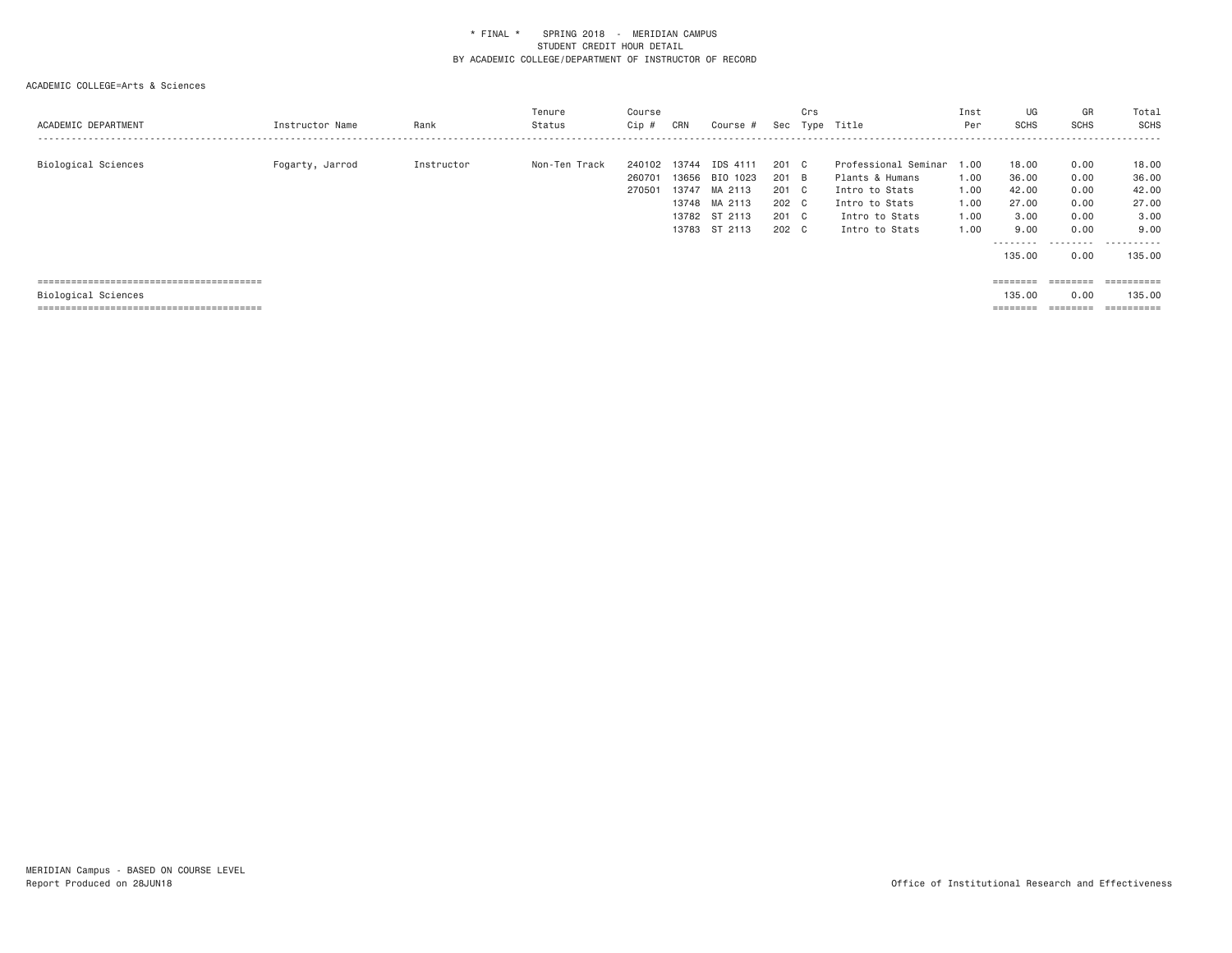| ACADEMIC DEPARTMENT                                     | Instructor Name | Rank     | Tenure<br>Status | Course<br>Cip # | CRN | Course #       | Sec   | Crs | Type Title                | Inst<br>Per | UG<br><b>SCHS</b>             | GR<br>SCHS                              | Total<br>SCHS                          |
|---------------------------------------------------------|-----------------|----------|------------------|-----------------|-----|----------------|-------|-----|---------------------------|-------------|-------------------------------|-----------------------------------------|----------------------------------------|
| Classical & Modern Languages & Literatur Calderon, Beth |                 | Lecturer | Non-Ten Track    | 160905          |     | 15169 FLS 3323 | 201 C |     | Entrprs Span-Speak W 1.00 |             | 42.00<br>42.00                | 0.00<br>0.00                            | 42.00<br><br>42.00                     |
| Classical & Modern Languages & Literatur                |                 |          |                  |                 |     |                |       |     |                           |             | ========<br>42.00<br>======== | --------<br>--------<br>0.00<br>======= | $= 22222222222$<br>42.00<br>========== |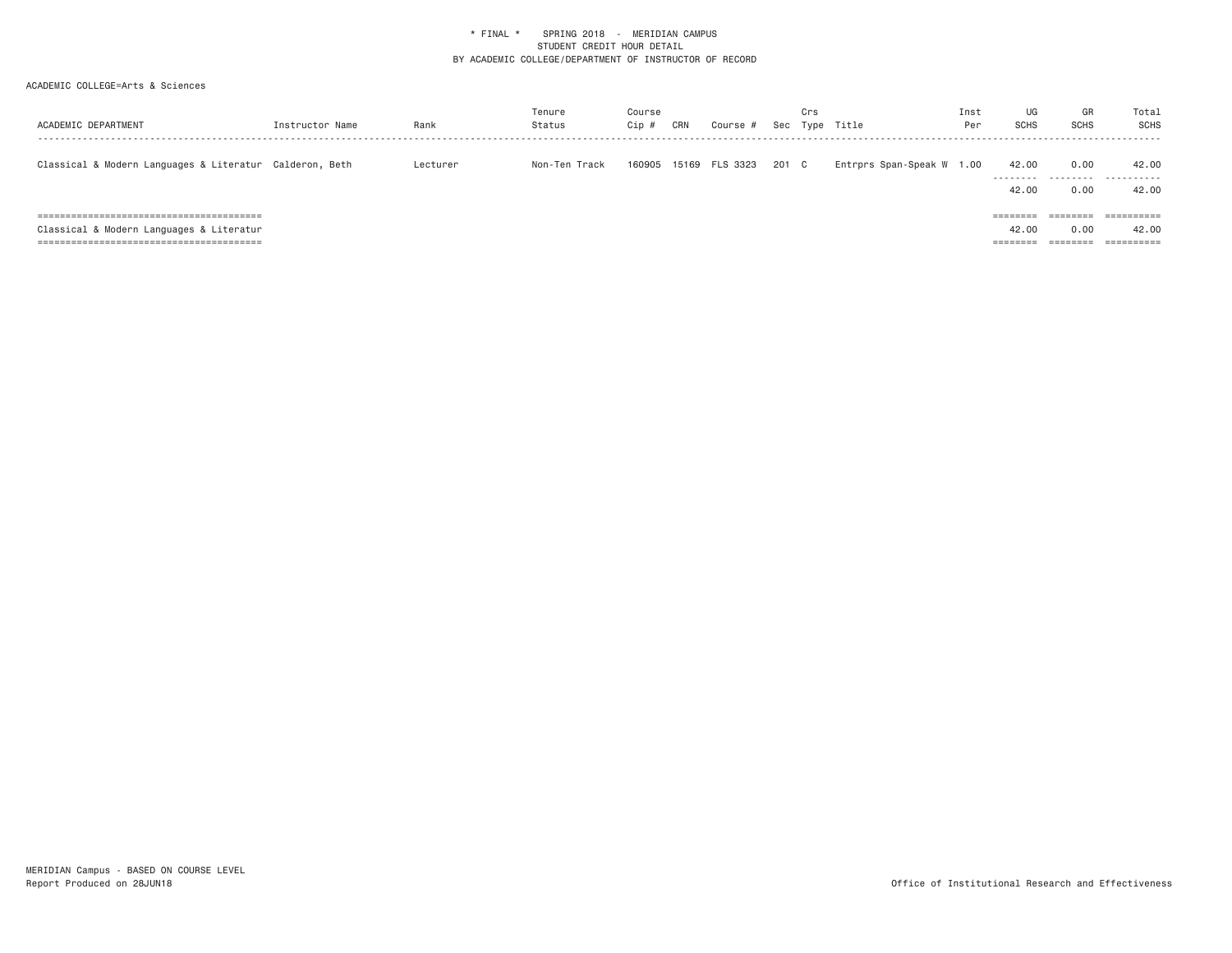| ACADEMIC DEPARTMENT | Instructor Name    | Rank        | Tenure<br>Status | Course<br>Cip # | CRN   | Course #             | Sec   | Crs | Type Title         | Inst<br>Per | UG<br>SCHS         | GR<br>SCHS        | Total<br><b>SCHS</b><br>. |
|---------------------|--------------------|-------------|------------------|-----------------|-------|----------------------|-------|-----|--------------------|-------------|--------------------|-------------------|---------------------------|
| Communication       | Misun, Christopher | Non-Faculty | Not Applicable   |                 |       | 090102 15146 CO 4323 | 201 C |     | Mass Media-Society | 1.00        | 45.00<br>--------- | 0.00<br>.         | 45.00<br>-------<br>----  |
|                     |                    |             |                  |                 |       |                      |       |     |                    |             | 45.00              | 0.00              | 45.00                     |
|                     | Taylor, Joshua     | Lecturer    | Non-Ten Track    | 090101          | 15144 | CO 3833              | 201 C |     | Interviewing       | 1.00        | 93.00              | 0.00              | 93.00                     |
|                     |                    |             |                  | 090102          | 15145 | CO 4313              | 201 C |     | Mass Media Law     | 1.00        | 42.00              | 0.00              | 42.00                     |
|                     |                    |             |                  | 090401          |       | 15142 CO 4053        | 201 E |     | Internship Comm    | 1.00        | 3.00               | 0.00              | 3,00                      |
|                     |                    |             |                  |                 |       |                      |       |     |                    |             | ---------          | .                 | -------<br>---            |
|                     |                    |             |                  |                 |       |                      |       |     |                    |             | 138.00             | 0.00              | 138.00                    |
|                     |                    |             |                  |                 |       |                      |       |     |                    |             |                    |                   |                           |
|                     |                    |             |                  |                 |       |                      |       |     |                    |             | $=$ = = = = = = =  | ========          | ==========                |
| Communication       |                    |             |                  |                 |       |                      |       |     |                    |             | 183.00             | 0.00              | 183.00                    |
|                     |                    |             |                  |                 |       |                      |       |     |                    |             | --------           | $=$ = = = = = = = | -----------<br>---------- |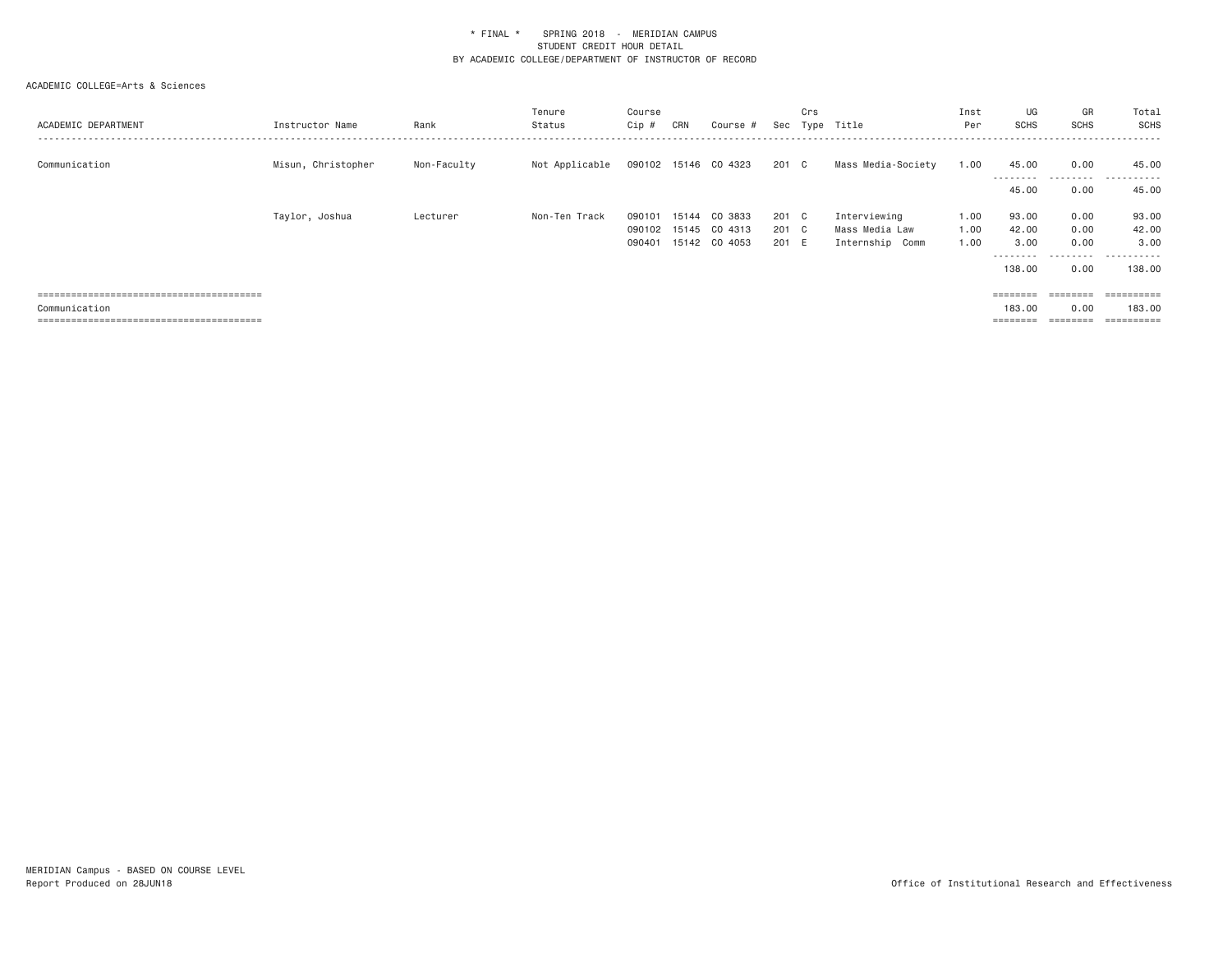|                                        |                                  |           | Tenure        | Course |       |               |               | Crs |                           | Inst | UG                  | GR                                                                                                                                                                                                                                                                                                                                                                                                                                                                                             | Total                                                                                                                                                                                                                                                                                                                                                                                                                                                                           |
|----------------------------------------|----------------------------------|-----------|---------------|--------|-------|---------------|---------------|-----|---------------------------|------|---------------------|------------------------------------------------------------------------------------------------------------------------------------------------------------------------------------------------------------------------------------------------------------------------------------------------------------------------------------------------------------------------------------------------------------------------------------------------------------------------------------------------|---------------------------------------------------------------------------------------------------------------------------------------------------------------------------------------------------------------------------------------------------------------------------------------------------------------------------------------------------------------------------------------------------------------------------------------------------------------------------------|
| ACADEMIC DEPARTMENT                    | Instructor Name                  | Rank      | Status        | Cip #  | CRN   | Course #      | Sec           |     | Type Title                | Per  | <b>SCHS</b>         | <b>SCHS</b>                                                                                                                                                                                                                                                                                                                                                                                                                                                                                    | <b>SCHS</b><br>$\frac{1}{2} \left( \frac{1}{2} \right) \left( \frac{1}{2} \right) \left( \frac{1}{2} \right) \left( \frac{1}{2} \right) \left( \frac{1}{2} \right)$                                                                                                                                                                                                                                                                                                             |
| English                                | Harmon Threatt, Elizabe Lecturer |           | Non-Ten Track | 231302 |       | 15162 EN 3303 | 201 C         |     | Creative Writing          | 1.00 | 27.00               | 0.00                                                                                                                                                                                                                                                                                                                                                                                                                                                                                           | 27.00                                                                                                                                                                                                                                                                                                                                                                                                                                                                           |
|                                        |                                  |           |               | 231303 |       | 13706 EN 3313 | 201 C         |     | Writing for the Work 1.00 |      | 60.00<br>.          | 0.00<br>$- - - -$                                                                                                                                                                                                                                                                                                                                                                                                                                                                              | 60.00                                                                                                                                                                                                                                                                                                                                                                                                                                                                           |
|                                        |                                  |           |               |        |       |               |               |     |                           |      | 87.00               | 0.00                                                                                                                                                                                                                                                                                                                                                                                                                                                                                           | 87.00                                                                                                                                                                                                                                                                                                                                                                                                                                                                           |
|                                        | Kelley, James                    | Professor | Tenured       | 050201 | 15159 | EN 4343       | $201 \quad C$ |     | African American Lit 1.00 |      | 27.00               | 0.00                                                                                                                                                                                                                                                                                                                                                                                                                                                                                           | 27.00                                                                                                                                                                                                                                                                                                                                                                                                                                                                           |
|                                        |                                  |           |               | 230101 | 15165 | EN 4353       | 201 C         |     | Critical Theory Sinc 1.00 |      | 21.00               | 0.00                                                                                                                                                                                                                                                                                                                                                                                                                                                                                           | 21.00                                                                                                                                                                                                                                                                                                                                                                                                                                                                           |
|                                        |                                  |           |               |        | 16578 | EN 3423       | 201 C         |     | Desc Eng Grammar          | 1.00 | 3.00                | 0.00                                                                                                                                                                                                                                                                                                                                                                                                                                                                                           | 3.00                                                                                                                                                                                                                                                                                                                                                                                                                                                                            |
|                                        |                                  |           |               | 231301 | 15164 | EN 3414       | 201 C         |     | Crit Writ/Resrch Lit 1.00 |      | 36.00               | 0.00                                                                                                                                                                                                                                                                                                                                                                                                                                                                                           | 36.00                                                                                                                                                                                                                                                                                                                                                                                                                                                                           |
|                                        |                                  |           |               | 231402 | 15160 | EN 6343       | 201 C         |     | African American Lit 1.00 |      | 0.00                | 6.00                                                                                                                                                                                                                                                                                                                                                                                                                                                                                           | 6.00                                                                                                                                                                                                                                                                                                                                                                                                                                                                            |
|                                        |                                  |           |               | 239999 |       | 16960 EN 4000 | 201 I         |     | Directed Indiv Study 1.00 |      | 2.00<br>. <u>.</u>  | 0.00<br>$- - - -$                                                                                                                                                                                                                                                                                                                                                                                                                                                                              | 2.00<br>-----                                                                                                                                                                                                                                                                                                                                                                                                                                                                   |
|                                        |                                  |           |               |        |       |               |               |     |                           |      | 89.00               | 6.00                                                                                                                                                                                                                                                                                                                                                                                                                                                                                           | 95.00                                                                                                                                                                                                                                                                                                                                                                                                                                                                           |
|                                        | Slimp, Cynthia                   | Lecturer  | Non-Ten Track | 231401 | 15163 | EN 3513       | $201$ C       |     | Women and Literature 1.00 |      | 30.00               | 0.00                                                                                                                                                                                                                                                                                                                                                                                                                                                                                           | 30.00                                                                                                                                                                                                                                                                                                                                                                                                                                                                           |
|                                        |                                  |           |               | 231402 | 15167 | EN 2253       | 201 C         |     | American Lit After 1 1.00 |      | 24.00               | 0.00                                                                                                                                                                                                                                                                                                                                                                                                                                                                                           | 24.00                                                                                                                                                                                                                                                                                                                                                                                                                                                                           |
|                                        |                                  |           |               |        |       |               |               |     |                           |      | <u>.</u> .<br>54.00 | $\begin{array}{cccccccccccccc} \multicolumn{2}{c}{} & \multicolumn{2}{c}{} & \multicolumn{2}{c}{} & \multicolumn{2}{c}{} & \multicolumn{2}{c}{} & \multicolumn{2}{c}{} & \multicolumn{2}{c}{} & \multicolumn{2}{c}{} & \multicolumn{2}{c}{} & \multicolumn{2}{c}{} & \multicolumn{2}{c}{} & \multicolumn{2}{c}{} & \multicolumn{2}{c}{} & \multicolumn{2}{c}{} & \multicolumn{2}{c}{} & \multicolumn{2}{c}{} & \multicolumn{2}{c}{} & \multicolumn{2}{c}{} & \multicolumn{2}{c}{} & \$<br>0.00 | .<br>54.00                                                                                                                                                                                                                                                                                                                                                                                                                                                                      |
|                                        | Slimp, Stephen                   | Lecturer  | Non-Ten Track | 231404 |       | 13708 EN 4503 | $201 \quad C$ |     | Shakespeare               | 1.00 | 15.00               | 0.00                                                                                                                                                                                                                                                                                                                                                                                                                                                                                           | 15.00                                                                                                                                                                                                                                                                                                                                                                                                                                                                           |
|                                        |                                  |           |               |        |       | 13711 EN 6503 | 201 C         |     | Shakespeare               | 1.00 | 0.00                | 9.00                                                                                                                                                                                                                                                                                                                                                                                                                                                                                           | 9.00                                                                                                                                                                                                                                                                                                                                                                                                                                                                            |
|                                        |                                  |           |               |        |       |               |               |     |                           |      | .<br>15.00          | .<br>9.00                                                                                                                                                                                                                                                                                                                                                                                                                                                                                      | 24.00                                                                                                                                                                                                                                                                                                                                                                                                                                                                           |
|                                        | Thompson, Amanda                 | Lecturer  | Non-Ten Track | 231402 | 15161 | EN 2243       | 201 C         |     | American Lit Before       | 1.00 | 21.00               | 0.00                                                                                                                                                                                                                                                                                                                                                                                                                                                                                           | 21.00                                                                                                                                                                                                                                                                                                                                                                                                                                                                           |
|                                        |                                  |           |               |        |       |               |               |     |                           |      | .<br>21.00          | <u>.</u><br>0.00                                                                                                                                                                                                                                                                                                                                                                                                                                                                               | .<br>21.00                                                                                                                                                                                                                                                                                                                                                                                                                                                                      |
| -------------------------------------- |                                  |           |               |        |       |               |               |     |                           |      | ========            | <b>CONSIGNS</b>                                                                                                                                                                                                                                                                                                                                                                                                                                                                                | ==========                                                                                                                                                                                                                                                                                                                                                                                                                                                                      |
| Enalish                                |                                  |           |               |        |       |               |               |     |                           |      | 266,00              | 15.00                                                                                                                                                                                                                                                                                                                                                                                                                                                                                          | 281.00                                                                                                                                                                                                                                                                                                                                                                                                                                                                          |
|                                        |                                  |           |               |        |       |               |               |     |                           |      | ========            |                                                                                                                                                                                                                                                                                                                                                                                                                                                                                                | $\begin{minipage}{0.03\linewidth} \hspace*{0.03\linewidth} \hspace*{0.03\linewidth} \hspace*{0.03\linewidth} \hspace*{0.03\linewidth} \hspace*{0.03\linewidth} \hspace*{0.03\linewidth} \hspace*{0.03\linewidth} \hspace*{0.03\linewidth} \hspace*{0.03\linewidth} \hspace*{0.03\linewidth} \hspace*{0.03\linewidth} \hspace*{0.03\linewidth} \hspace*{0.03\linewidth} \hspace*{0.03\linewidth} \hspace*{0.03\linewidth} \hspace*{0.03\linewidth} \hspace*{0.03\linewidth} \hs$ |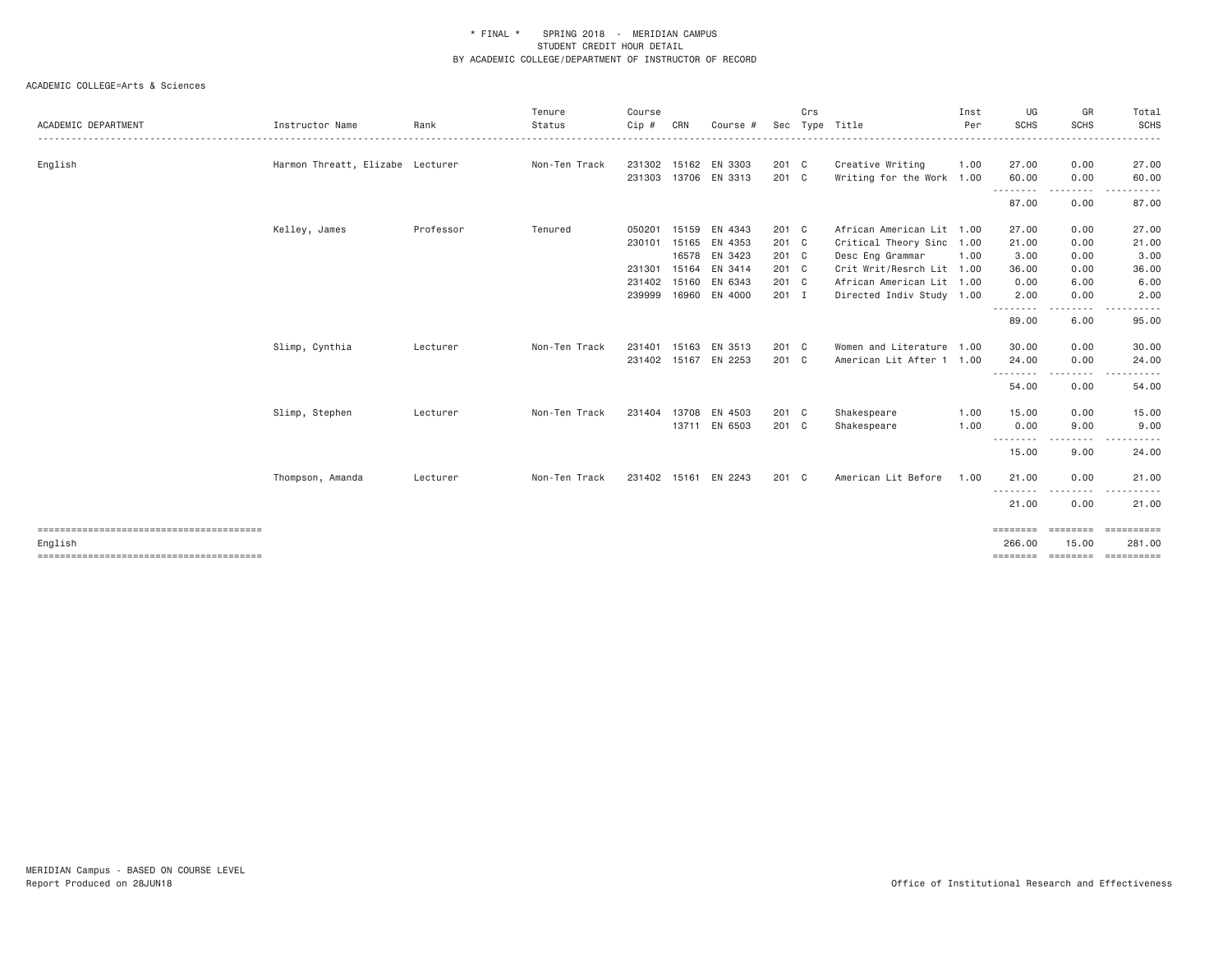| ACADEMIC DEPARTMENT | Instructor Name | Rank     | Tenure<br>Status | Course<br>Cip # | CRN   | Course #                 | Sec                    | Crs | Type Title                                | Inst<br>Per  | UG<br><b>SCHS</b>                       | GR<br>SCHS                                       | Total<br><b>SCHS</b><br>- - - - - -           |
|---------------------|-----------------|----------|------------------|-----------------|-------|--------------------------|------------------------|-----|-------------------------------------------|--------------|-----------------------------------------|--------------------------------------------------|-----------------------------------------------|
| Geosciences         | Hutton, Brian   | Lecturer | Non-Ten Track    | 450701          |       | 15168 GR 1123            | 201 C                  |     | Intro World Geog                          | 1.00         | 33,00<br>---------<br>33.00             | 0.00<br>.<br>0.00                                | 33.00<br>.<br>33.00                           |
|                     | Trent, Brittany | Lecturer | Non-Ten Track    | 400601          | 13725 | GG 1111<br>13726 GG 1113 | $201 \quad L$<br>201 C |     | Earth Science I Lab<br>Survey Earth Sci I | 1.00<br>1.00 | 31.00<br>114.00<br>---------<br>145.00  | 0.00<br>0.00<br>.<br>0.00                        | 31.00<br>114.00<br>.<br>145.00                |
| Geosciences         |                 |          |                  |                 |       |                          |                        |     |                                           |              | $=$ = = = = = = =<br>178,00<br>======== | $=$ = = = = = = =<br>0.00<br>$= = = = = = = = =$ | ==========<br>178.00<br>$=$ = = = = = = = = = |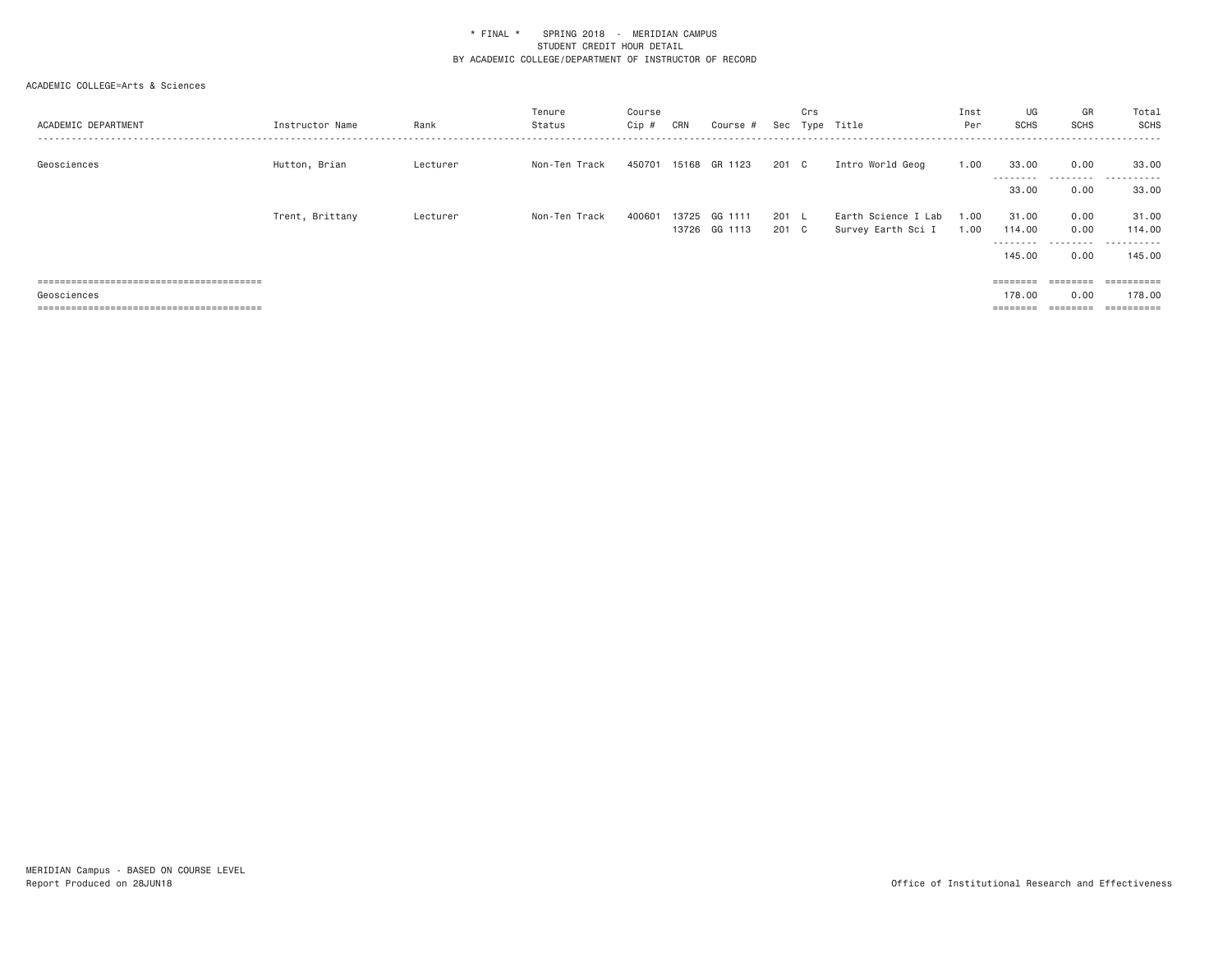| ACADEMIC DEPARTMENT | Instructor Name     | Rank                        | Tenure<br>Status | Course<br>Cip # | CRN | Course #             |       | Crs | Sec Type Title            | Inst<br>Per | UG<br><b>SCHS</b> | GR<br><b>SCHS</b> | Total<br><b>SCHS</b>                                                                                                                                                                                                                                                                                                                                                                                                                                                                 |
|---------------------|---------------------|-----------------------------|------------------|-----------------|-----|----------------------|-------|-----|---------------------------|-------------|-------------------|-------------------|--------------------------------------------------------------------------------------------------------------------------------------------------------------------------------------------------------------------------------------------------------------------------------------------------------------------------------------------------------------------------------------------------------------------------------------------------------------------------------------|
| History             | Abdella, Samuel     | Non-Employee                | Not Applicable   |                 |     | 302101 15155 HI 3773 | 201 C |     | The Holocaust             | 1.00        | 27.00             | 0.00              | 27.00                                                                                                                                                                                                                                                                                                                                                                                                                                                                                |
|                     |                     |                             |                  |                 |     |                      |       |     |                           |             | .<br>27.00        | 0.00              | 27.00                                                                                                                                                                                                                                                                                                                                                                                                                                                                                |
|                     | Bates, Toby         | Associate Professor Tenured |                  | 050299          |     | 15176 HI 4373        | 201 C |     | Hist Mod Civ Rts Mvt 1.00 |             | 57.00             | 0.00              | 57.00                                                                                                                                                                                                                                                                                                                                                                                                                                                                                |
|                     |                     |                             |                  | 540101          |     | 15175 HI 6243        | 201 C |     | Amer Life & Thought       | 1.00        | 0.00              | 3.00              | 3.00                                                                                                                                                                                                                                                                                                                                                                                                                                                                                 |
|                     |                     |                             |                  |                 |     | 540102 15170 HI 4153 | 201 C |     | U S Hist 1877-1917        | 1.00        | 36.00             | 0.00              | 36.00                                                                                                                                                                                                                                                                                                                                                                                                                                                                                |
|                     |                     |                             |                  |                 |     | 15174 HI 4243        | 201 C |     | Amer Life & Thought       | 1.00        | 42.00             | 0.00              | 42.00                                                                                                                                                                                                                                                                                                                                                                                                                                                                                |
|                     |                     |                             |                  |                 |     | 15177 HI 6373        | 201 C |     | Hist Mod Civ Rts Mvt 1.00 |             | 0.00<br>.         | 9.00<br>.         | 9.00<br><u>.</u>                                                                                                                                                                                                                                                                                                                                                                                                                                                                     |
|                     |                     |                             |                  |                 |     |                      |       |     |                           |             | 135.00            | 12.00             | 147.00                                                                                                                                                                                                                                                                                                                                                                                                                                                                               |
|                     | Damms, Richard      | Associate Professor Tenured |                  |                 |     | 540101 13732 HI 3893 | 201 C |     | 20th Century World H 1.00 |             | 21.00<br><u>.</u> | 0.00<br>.         | 21.00<br>.                                                                                                                                                                                                                                                                                                                                                                                                                                                                           |
|                     |                     |                             |                  |                 |     |                      |       |     |                           |             | 21.00             | 0.00              | 21.00                                                                                                                                                                                                                                                                                                                                                                                                                                                                                |
|                     | Hauser, Jason       | Lecturer                    | Non-Ten Track    | 540102          |     | 13736 HI 4193        | 201 C |     | US Environmental His 0.75 |             | 15.75             | 0.00              | 15.75                                                                                                                                                                                                                                                                                                                                                                                                                                                                                |
|                     |                     |                             |                  |                 |     | 13741 HI 6193        | 201 C |     | US Environmental His 0.75 |             | 0.00              | 2.25              | 2.25                                                                                                                                                                                                                                                                                                                                                                                                                                                                                 |
|                     |                     |                             |                  |                 |     |                      |       |     |                           |             | 15.75             | 2.25              | 18.00                                                                                                                                                                                                                                                                                                                                                                                                                                                                                |
|                     | Hersey, Mark        | Associate Professor Tenured |                  |                 |     | 540101 13733 HI 3903 | 201 C |     | Hist & Hist Meth          | 1.00        | 9.00<br><u>.</u>  | 0.00              | 9.00                                                                                                                                                                                                                                                                                                                                                                                                                                                                                 |
|                     |                     |                             |                  |                 |     |                      |       |     |                           |             | 9.00              | 0.00              | 9.00                                                                                                                                                                                                                                                                                                                                                                                                                                                                                 |
|                     | Lewin, Sarah        | Grad Teach Assist           | Non-Ten Track    | 050207          |     | 13737 HI 4273        | 201 C |     | Women In Am History       | 0.75        | 51.75             | 0.00              | 51.75                                                                                                                                                                                                                                                                                                                                                                                                                                                                                |
|                     |                     |                             |                  |                 |     | 540101 13742 HI 6273 | 201 C |     | Women In Am History       | 0.25        | 0.00              | 1.50              | 1.50                                                                                                                                                                                                                                                                                                                                                                                                                                                                                 |
|                     |                     |                             |                  |                 |     |                      |       |     |                           |             | .<br>51.75        | .<br>1.50         | .<br>53.25                                                                                                                                                                                                                                                                                                                                                                                                                                                                           |
|                     | Marshall, Anne      | Associate Professor Tenured |                  | 050207          |     | 13737 HI 4273        | 201 C |     | Women In Am History       | 0.25        | 17.25             | 0.00              | 17.25                                                                                                                                                                                                                                                                                                                                                                                                                                                                                |
|                     |                     |                             |                  |                 |     | 540101 13742 HI 6273 | 201 C |     | Women In Am History       | 0.75        | 0.00              | 4.50              | 4.50                                                                                                                                                                                                                                                                                                                                                                                                                                                                                 |
|                     |                     |                             |                  |                 |     | 13743 HI 6303        | 201 C |     | The Old South             | 0.25        | 0.00              | 2.25              | 2.25                                                                                                                                                                                                                                                                                                                                                                                                                                                                                 |
|                     |                     |                             |                  |                 |     | 540102 13736 HI 4193 | 201 C |     | US Environmental His 0.25 |             | 5.25              | 0.00              | 5.25                                                                                                                                                                                                                                                                                                                                                                                                                                                                                 |
|                     |                     |                             |                  |                 |     | 13738 HI 4303        | 201 C |     | The Old South             | 0.25        | 6.00              | 0.00              | 6.00                                                                                                                                                                                                                                                                                                                                                                                                                                                                                 |
|                     |                     |                             |                  |                 |     | 13741 HI 6193        | 201 C |     | US Environmental His 0.25 |             | 0.00<br>.         | 0.75<br>.         | 0.75<br>. <u>.</u> .                                                                                                                                                                                                                                                                                                                                                                                                                                                                 |
|                     |                     |                             |                  |                 |     |                      |       |     |                           |             | 28.50             | 7.50              | 36.00                                                                                                                                                                                                                                                                                                                                                                                                                                                                                |
|                     | Timmerman, Nicholas | Lecturer                    | Non-Ten Track    | 540101          |     | 13743 HI 6303        | 201 C |     | The Old South             | 0.75        | 0.00              | 6.75              | 6.75                                                                                                                                                                                                                                                                                                                                                                                                                                                                                 |
|                     |                     |                             |                  |                 |     | 540102 13738 HI 4303 | 201 C |     | The Old South             | 0.75        | 18.00<br><u>.</u> | 0.00              | 18.00                                                                                                                                                                                                                                                                                                                                                                                                                                                                                |
|                     |                     |                             |                  |                 |     |                      |       |     |                           |             | 18.00             | 6.75              | 24.75                                                                                                                                                                                                                                                                                                                                                                                                                                                                                |
|                     |                     |                             |                  |                 |     |                      |       |     |                           |             | ========          | <b>EEEEEEE</b>    | $\begin{array}{c} \multicolumn{3}{c}{}\\ \multicolumn{3}{c}{}\\ \multicolumn{3}{c}{}\\ \multicolumn{3}{c}{}\\ \multicolumn{3}{c}{}\\ \multicolumn{3}{c}{}\\ \multicolumn{3}{c}{}\\ \multicolumn{3}{c}{}\\ \multicolumn{3}{c}{}\\ \multicolumn{3}{c}{}\\ \multicolumn{3}{c}{}\\ \multicolumn{3}{c}{}\\ \multicolumn{3}{c}{}\\ \multicolumn{3}{c}{}\\ \multicolumn{3}{c}{}\\ \multicolumn{3}{c}{}\\ \multicolumn{3}{c}{}\\ \multicolumn{3}{c}{}\\ \multicolumn{3}{c}{}\\ \multicolumn$ |
| History             |                     |                             |                  |                 |     |                      |       |     |                           |             | 306.00            | 30.00             | 336.00<br>-------- ------- ---------                                                                                                                                                                                                                                                                                                                                                                                                                                                 |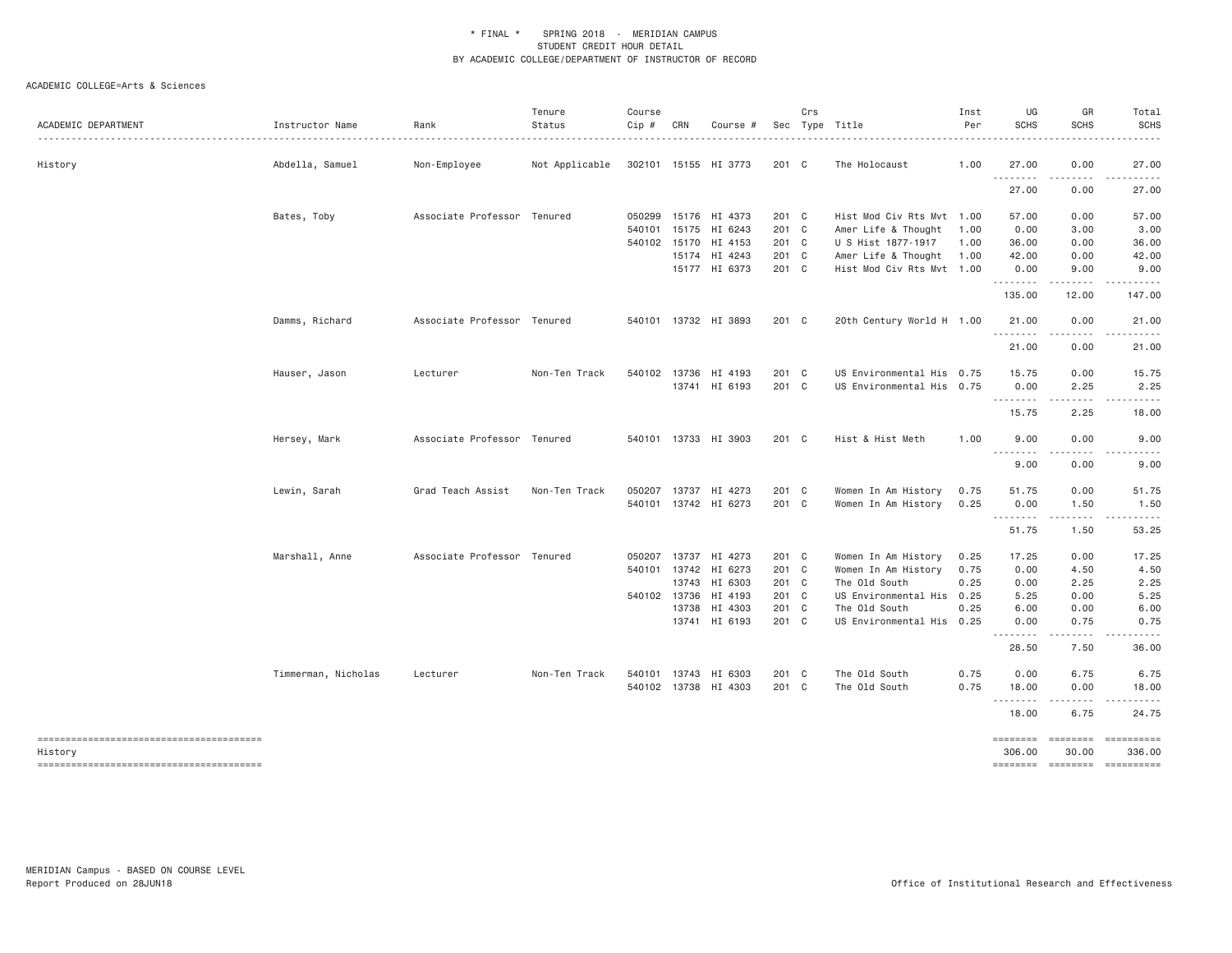| ACADEMIC DEPARTMENT      | Instructor Name | Rank                              | Tenure<br>Status | Course<br>Cip #  | CRN            | Course #                              |                         | Crs | Sec Type Title                                                    | Inst<br>Per          | UG<br><b>SCHS</b>                             | GR<br>SCHS                        | Total<br>SCHS                         |
|--------------------------|-----------------|-----------------------------------|------------------|------------------|----------------|---------------------------------------|-------------------------|-----|-------------------------------------------------------------------|----------------------|-----------------------------------------------|-----------------------------------|---------------------------------------|
| Mathematics & Statistics | Ge, Lin         | Clinical Assist Pro Non-Ten Track |                  | 270101<br>521302 | 13746<br>13661 | MA 1613<br>BQA 3113<br>13662 BQA 3123 | 201 C<br>201 C<br>201 C |     | Cal Bus & Life Sc I<br>Intro Bus Stat Meth<br>Bus Stat Methods II | 1.00<br>1.00<br>00.1 | 30.00<br>30.00<br>24,00<br>---------<br>84.00 | 0.00<br>0.00<br>0.00<br>.<br>0.00 | 30.00<br>30.00<br>24.00<br>.<br>84.00 |
|                          |                 |                                   |                  |                  |                |                                       |                         |     |                                                                   |                      | ========                                      | $=$ = = = = = = =                 |                                       |
| Mathematics & Statistics |                 |                                   |                  |                  |                |                                       |                         |     |                                                                   |                      | 84.00                                         | 0.00                              | 84.00                                 |
|                          |                 |                                   |                  |                  |                |                                       |                         |     |                                                                   |                      | ========                                      | ========                          | ==========                            |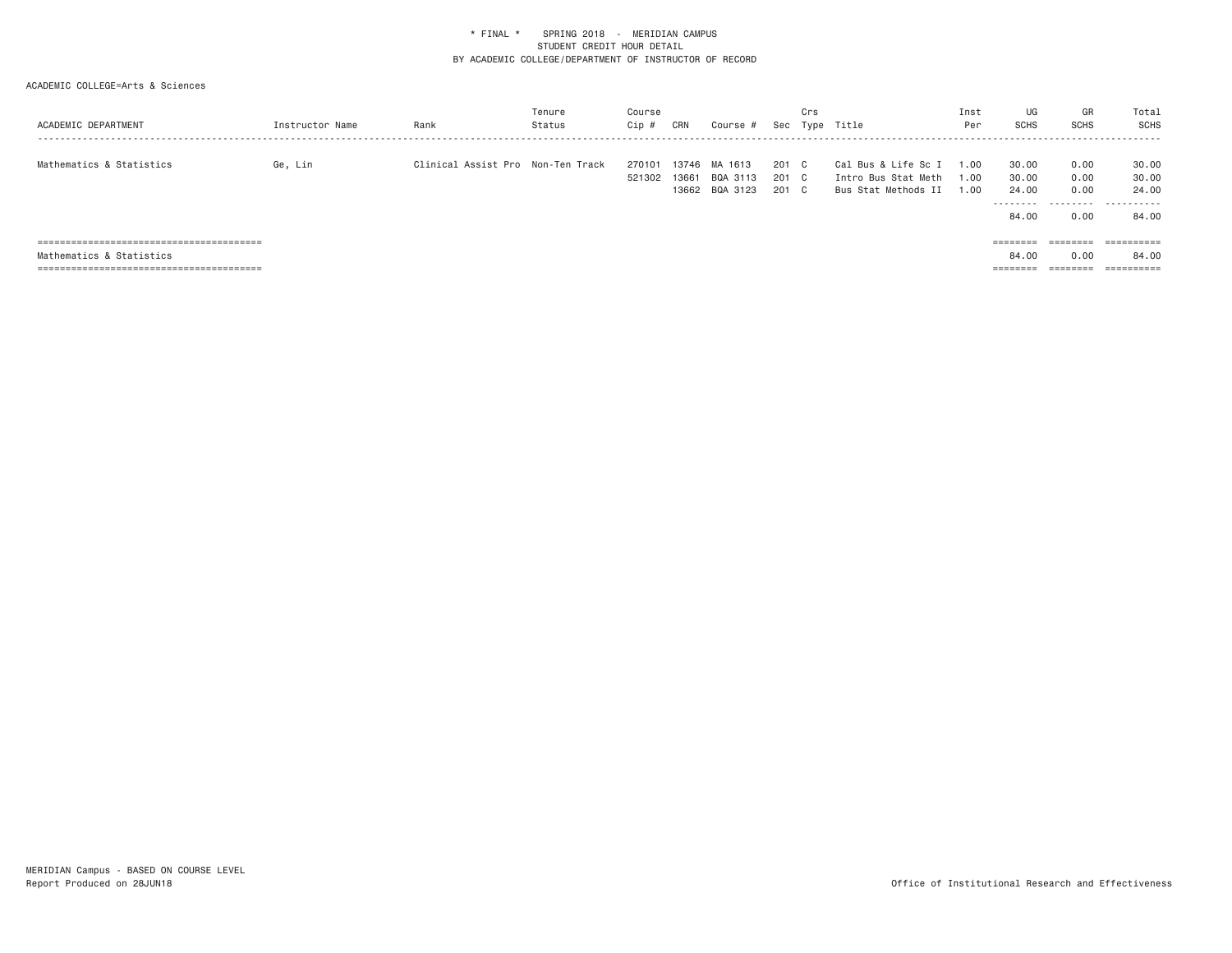| ACADEMIC DEPARTMENT   | Instructor Name  | Rank       | Tenure<br>Status | Course<br>Cip #  | CRN            | Course #             | Sec            | Crs | Type Title                             | Inst<br>Per  | UG<br><b>SCHS</b>                     | GR<br>SCHS                | Total<br>SCHS                              |
|-----------------------|------------------|------------|------------------|------------------|----------------|----------------------|----------------|-----|----------------------------------------|--------------|---------------------------------------|---------------------------|--------------------------------------------|
| Philosophy & Religion | Johnson, Gregory | Instructor | Non-Ten Track    | 380101<br>380103 | 13758<br>13759 | PHI 1103<br>PHI 3013 | 201 C<br>201 C |     | Intro To Philosophy<br>Business Ethics | 1.00<br>1.00 | 57.00<br>57.00<br>---------<br>114,00 | 0.00<br>0.00<br>.<br>0.00 | 57.00<br>57.00<br>-------<br>---<br>114.00 |
|                       |                  |            |                  |                  |                |                      |                |     |                                        |              | ========                              | ========                  | ==========                                 |
| Philosophy & Religion |                  |            |                  |                  |                |                      |                |     |                                        |              | 114,00                                | 0.00                      | 114.00                                     |
|                       |                  |            |                  |                  |                |                      |                |     |                                        |              | ========                              |                           | $= 22222222222$                            |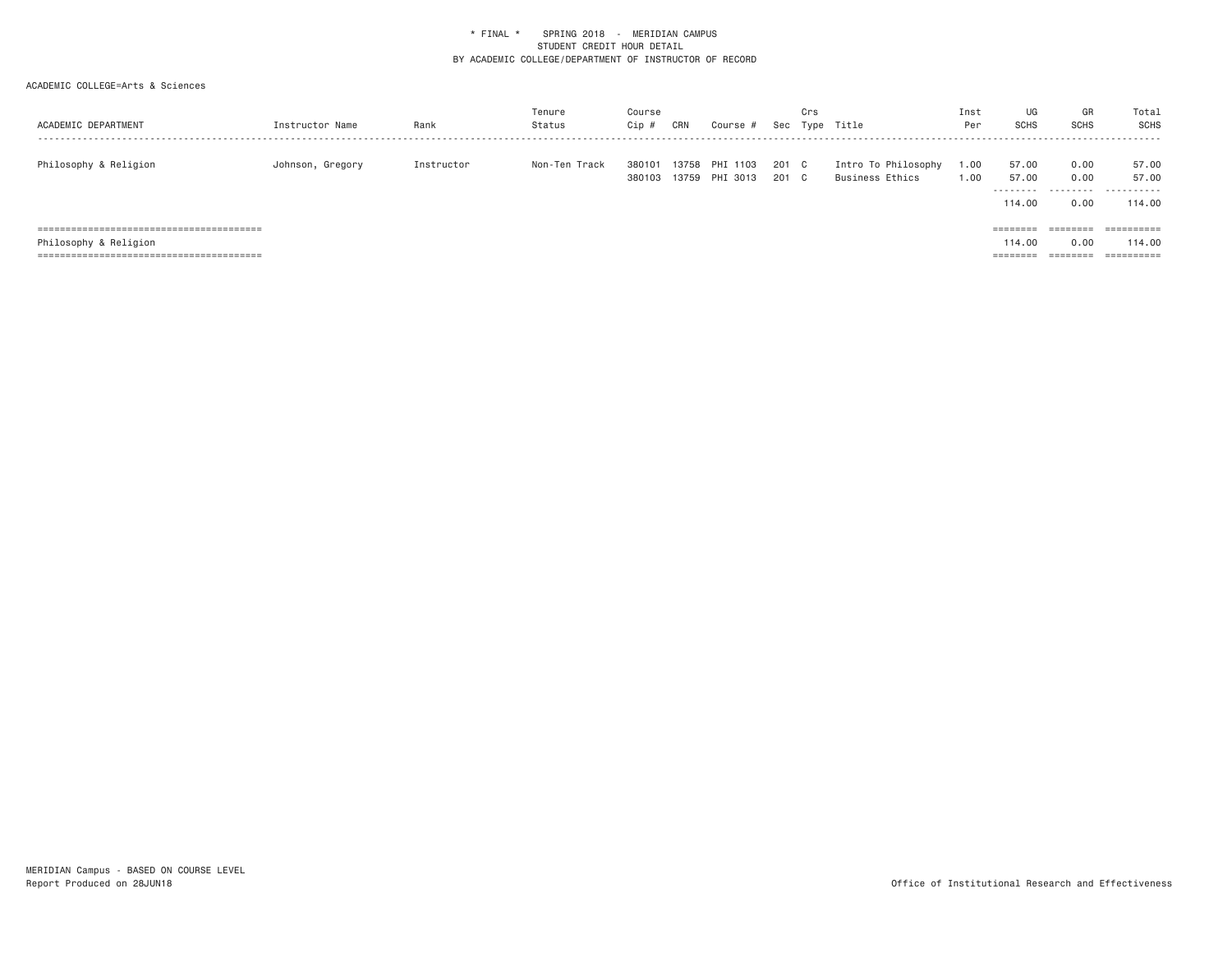| ACADEMIC DEPARTMENT | Instructor Name   | Rank                          | Tenure<br>Status | Course<br>Cip # | CRN   | Course #       | Sec   | Crs | Type Title                | Inst<br>Per | UG<br><b>SCHS</b>  | GR<br><b>SCHS</b>     | Total<br><b>SCHS</b>  |
|---------------------|-------------------|-------------------------------|------------------|-----------------|-------|----------------|-------|-----|---------------------------|-------------|--------------------|-----------------------|-----------------------|
| Psychology          | Cooper, Stephanie | Lecturer                      | Non-Ten Track    | 422703          |       | 15248 PSY 4343 | 201 C |     | Clinical Child Psych 1.00 |             | 36.00              | 0.00                  | 36.00                 |
|                     |                   |                               |                  | 422813          |       | 13765 PSY 3343 | 201 C |     | Psych Of Learning         | 1.00        | 93.00<br>.         | 0.00<br>$\frac{1}{2}$ | 93.00<br>. <u>.</u> . |
|                     |                   |                               |                  |                 |       |                |       |     |                           |             | 129.00             | 0.00                  | 129.00                |
|                     | Gier, Vicki       | Associate Professor Tenured   |                  | 420101          | 13761 | PSY 1021       | 201 C |     | Career in Psychology 1.00 |             | 12.00              | 0.00                  | 12.00                 |
|                     |                   |                               |                  | 422704          | 13764 | PSY 3314       | 201 B |     | Experimental Psych        | 1.00        | 72.00              | 0.00                  | 72.00                 |
|                     |                   |                               |                  | 422707          |       | 15179 PSY 3203 | 201 C |     | Psy Of Gender Differ 1.00 |             | 57.00<br>.         | 0.00<br>.             | 57.00                 |
|                     |                   |                               |                  |                 |       |                |       |     |                           |             | 141.00             | 0.00                  | 141.00                |
|                     | Hogan, Russell    | Lecturer                      | Non-Ten Track    | 420101          | 13763 | PSY 3213       | 201 C |     | Psych Of Ab Behavior 1.00 |             | 42.00              | 0.00                  | 42.00                 |
|                     |                   |                               |                  | 511501          |       | 14974 COE 8773 | 201 C |     | Counsel Chem Dep Cli 1.00 |             | 0.00               | 36.00                 | 36.00                 |
|                     |                   |                               |                  |                 |       |                |       |     |                           |             | ---------<br>42.00 | ------<br>36.00       | 78.00                 |
|                     | Shumate, James    | Lecturer                      | Non-Ten Track    | 131101          | 13671 | COE 8730       | 201 E |     | Internship                | 1.00        | 0.00               | 48.00                 | 48.00                 |
|                     |                   |                               |                  | 422801          |       | 13670 COE 8633 | 201 C |     | Psychosocial Rehab        | 1.00        | 0.00               | 45.00                 | 45.00                 |
|                     |                   |                               |                  | 422803          | 13721 | EPY 8263       | 201 C |     | Psy Test Ed Rel Set       | 1.00        | 0.00               | 48.00                 | 48.00                 |
|                     |                   |                               |                  |                 |       | 15157 PSY 6373 | 201 C |     | Forensic Psychology       | 1.00        | 0.00               | 15.00                 | 15.00                 |
|                     |                   |                               |                  | 422812          |       | 15156 PSY 4373 | 201 C |     | Forensic Psychology       | 1.00        | 42.00<br>.         | 0.00<br>.             | 42.00<br><u>.</u>     |
|                     |                   |                               |                  |                 |       |                |       |     |                           |             | 42.00              | 156.00                | 198.00                |
|                     | Wilson, Rodney    | Assistant Professor Ten Track |                  | 420101          |       | 13773 PSY 6403 | 201 C |     | Biological Psycholog      | 1.00        | 0.00               | 9.00                  | 9.00                  |
|                     |                   |                               |                  | 422705          |       | 13767 PSY 4203 | 201 C |     | Theories Of Pers          | 1.00        | 75.00              | 0.00                  | 75.00                 |
|                     |                   |                               |                  | 422706          |       | 13769 PSY 4403 | 201 C |     | Biological Psycholog      | 1.00        | 54.00              | 0.00                  | 54.00                 |
|                     |                   |                               |                  | 422808          |       | 15180 PSY 3003 | 201 C |     | Environmental Psy         | 1.00        | 27.00              | 0.00                  | 27.00                 |
|                     |                   |                               |                  |                 |       |                |       |     |                           |             | .<br>156.00        | .<br>9.00             | 165.00                |
|                     |                   |                               |                  |                 |       |                |       |     |                           |             | ========           | ========              | ==========            |
| Psychology          |                   |                               |                  |                 |       |                |       |     |                           |             | 510.00             | 201.00                | 711.00                |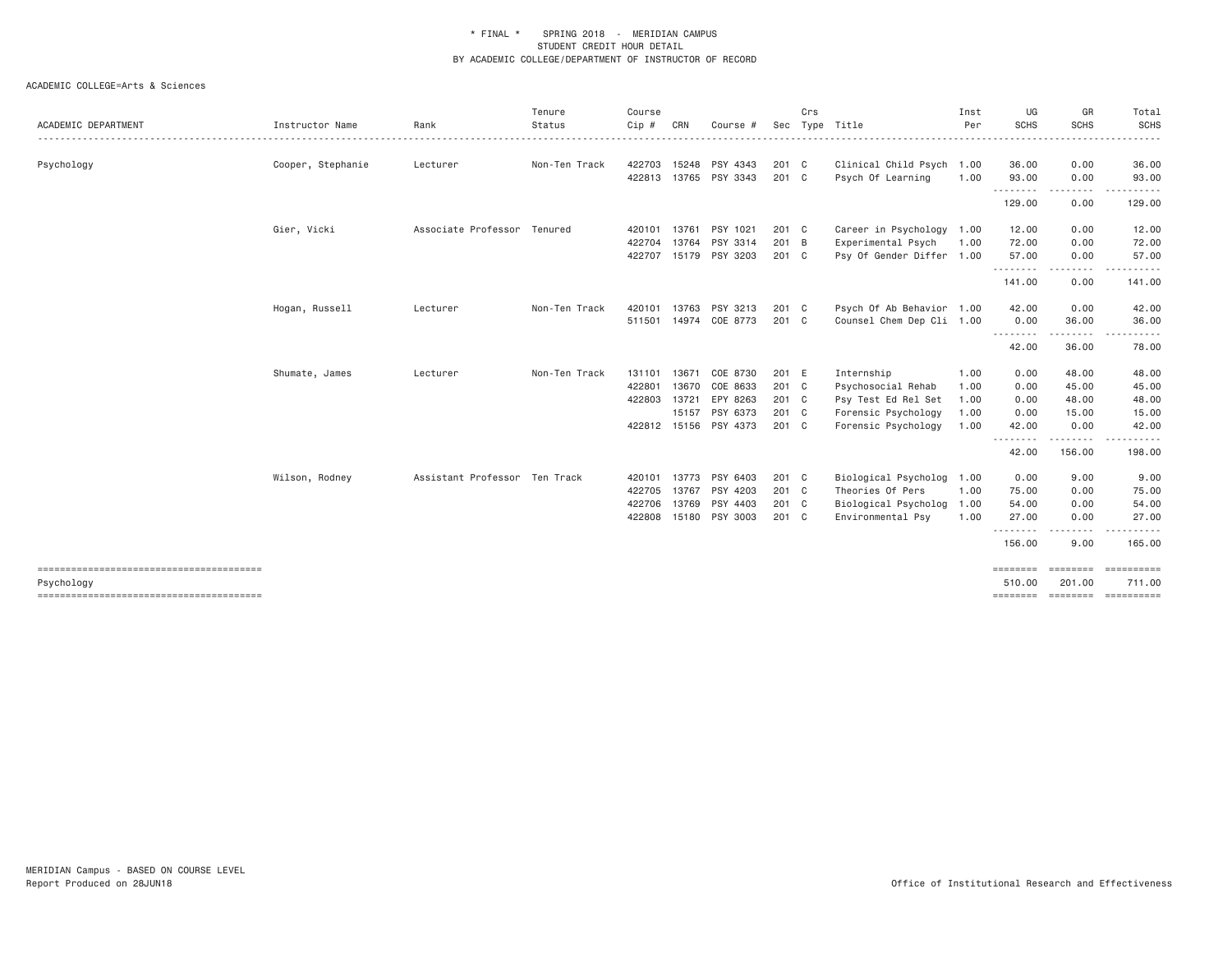|                     |                 |                                   | Tenure         | Course |                |                      |                | Crs |                                                        | Inst | UG                                 | GR                                                                                                                                | Total                                                                                                                                                                                                                                                                                                                                                                                                                                                                                  |
|---------------------|-----------------|-----------------------------------|----------------|--------|----------------|----------------------|----------------|-----|--------------------------------------------------------|------|------------------------------------|-----------------------------------------------------------------------------------------------------------------------------------|----------------------------------------------------------------------------------------------------------------------------------------------------------------------------------------------------------------------------------------------------------------------------------------------------------------------------------------------------------------------------------------------------------------------------------------------------------------------------------------|
| ACADEMIC DEPARTMENT | Instructor Name | Rank                              | Status         | Cip #  | CRN            | Course #             |                |     | Sec Type Title                                         | Per  | <b>SCHS</b>                        | <b>SCHS</b>                                                                                                                       | <b>SCHS</b>                                                                                                                                                                                                                                                                                                                                                                                                                                                                            |
|                     |                 |                                   |                |        |                |                      |                |     |                                                        |      |                                    |                                                                                                                                   |                                                                                                                                                                                                                                                                                                                                                                                                                                                                                        |
| Sociology           | Carr, Rhonda    | Assistant Professor Non-Ten Track |                | 440701 | 13784<br>13785 | SW 2323<br>SW 3023   | 201 C<br>201 C |     | Social Welfare Polic 1.00<br>Hum Beh Soc Envir II 1.00 |      | 60.00                              | 0.00<br>0.00                                                                                                                      | 60.00                                                                                                                                                                                                                                                                                                                                                                                                                                                                                  |
|                     |                 |                                   |                |        |                | 13788 SW 3513        | 201 C          |     | Social Work Pract I 1.00                               |      | 69.00<br>63.00                     | 0.00                                                                                                                              | 69.00<br>63.00                                                                                                                                                                                                                                                                                                                                                                                                                                                                         |
|                     |                 |                                   |                |        |                | 16929 SW 4000        | 201 I          |     | Directed Indiv Study 1.00                              |      | 3.00                               | 0.00                                                                                                                              | 3.00                                                                                                                                                                                                                                                                                                                                                                                                                                                                                   |
|                     |                 |                                   |                |        |                |                      |                |     |                                                        |      | - - - - - - - - <b>-</b><br>195.00 | .<br>0.00                                                                                                                         | <u>.</u><br>195.00                                                                                                                                                                                                                                                                                                                                                                                                                                                                     |
|                     | Cook, Amanda    | Assistant Professor Ten Track     |                | 450401 | 13679          | CRM 4803             | 201 C          |     | Senior Sem in Crimin 1.00                              |      | 24.00                              | 0.00                                                                                                                              | 24.00                                                                                                                                                                                                                                                                                                                                                                                                                                                                                  |
|                     |                 |                                   |                |        | 15148          | CRM 3363             | 201 C          |     | Globalization and Cr 1.00                              |      | 33.00                              | 0.00                                                                                                                              | 33.00                                                                                                                                                                                                                                                                                                                                                                                                                                                                                  |
|                     |                 |                                   |                |        | 15153          | CRM 4243             | 201 C          |     | Drugs, Crime and Con 1.00                              |      | 39.00                              | 0.00                                                                                                                              | 39.00                                                                                                                                                                                                                                                                                                                                                                                                                                                                                  |
|                     |                 |                                   |                |        |                | 15184 SO 6243        | 201 C          |     | Drugs, Crime and Con 1.00                              |      | 0.00                               | 3.00                                                                                                                              | 3.00                                                                                                                                                                                                                                                                                                                                                                                                                                                                                   |
|                     |                 |                                   |                |        |                | 15942 CRM 3123       | 201 C          |     | Policing and Society 1.00                              |      | 3.00                               | 0.00                                                                                                                              | 3.00                                                                                                                                                                                                                                                                                                                                                                                                                                                                                   |
|                     |                 |                                   |                |        |                |                      |                |     |                                                        |      | 99.00                              | 3.00                                                                                                                              | 102.00                                                                                                                                                                                                                                                                                                                                                                                                                                                                                 |
|                     | Guasco, Robert  | Non-Employee                      | Not Applicable |        |                | 440701 13792 SW 4926 | 201 E          |     | Sw Fld Prac/Sem II                                     | 1.00 | 108.00                             | 0.00                                                                                                                              | 108.00                                                                                                                                                                                                                                                                                                                                                                                                                                                                                 |
|                     |                 |                                   |                |        |                |                      |                |     |                                                        |      | .<br>108.00                        | --------<br>0.00                                                                                                                  | .<br>108.00                                                                                                                                                                                                                                                                                                                                                                                                                                                                            |
|                     | Hopson, Latanya | Non-Employee                      | Not Applicable | 440701 |                | 13790 SW 4613        | 201 C          |     | Child Welf Services                                    | 1.00 | 60.00                              | 0.00                                                                                                                              | 60.00                                                                                                                                                                                                                                                                                                                                                                                                                                                                                  |
|                     |                 |                                   |                |        |                | 15213 SW 4633        | 201 C          |     | Sw Health Care                                         | 1.00 | 39.00                              | 0.00                                                                                                                              | 39.00                                                                                                                                                                                                                                                                                                                                                                                                                                                                                  |
|                     |                 |                                   |                |        |                |                      |                |     |                                                        |      | .<br>99.00                         | 0.00                                                                                                                              | 99.00                                                                                                                                                                                                                                                                                                                                                                                                                                                                                  |
|                     | Ladner, Tina    | Lecturer                          | Non-Ten Track  | 450401 |                | 15152 CRM 4323       | 201 C          |     | Victimology                                            | 1.00 | 39.00                              | 0.00                                                                                                                              | 39.00                                                                                                                                                                                                                                                                                                                                                                                                                                                                                  |
|                     |                 |                                   |                |        |                | 15182 SO 4323        | 201 C          |     | Victimology                                            | 1.00 | 3.00                               | 0.00                                                                                                                              | 3.00                                                                                                                                                                                                                                                                                                                                                                                                                                                                                   |
|                     |                 |                                   |                |        |                |                      |                |     |                                                        |      | - - - - - - - - <b>-</b><br>42.00  | .<br>0.00                                                                                                                         | $\cdots$<br>42.00                                                                                                                                                                                                                                                                                                                                                                                                                                                                      |
|                     | Savage, Angela  | Instructor                        | Non-Ten Track  | 440701 | 13786          | SW 3213              | 201 C          |     | Research Meth in SW                                    | 1.00 | 36.00                              | 0.00                                                                                                                              | 36.00                                                                                                                                                                                                                                                                                                                                                                                                                                                                                  |
|                     |                 |                                   |                |        | 13791          | SW 4916              | 201 E          |     | Sw Fld Prac/Sem I                                      | 1.00 | 108.00                             | 0.00                                                                                                                              | 108.00                                                                                                                                                                                                                                                                                                                                                                                                                                                                                 |
|                     |                 |                                   |                |        |                | 16930 SW 4000        | 202 I          |     | Directed Indiv Study 1.00                              |      | 3.00                               | 0.00                                                                                                                              | 3.00                                                                                                                                                                                                                                                                                                                                                                                                                                                                                   |
|                     |                 |                                   |                |        |                |                      |                |     |                                                        |      | .<br>147.00                        | $\frac{1}{2} \left( \frac{1}{2} \right) \left( \frac{1}{2} \right) \left( \frac{1}{2} \right) \left( \frac{1}{2} \right)$<br>0.00 | .<br>147.00                                                                                                                                                                                                                                                                                                                                                                                                                                                                            |
|                     |                 |                                   |                |        |                |                      |                |     |                                                        |      | ========                           | <b>EEEEEEE</b>                                                                                                                    | $\begin{array}{cccccccccc} \multicolumn{2}{c}{} & \multicolumn{2}{c}{} & \multicolumn{2}{c}{} & \multicolumn{2}{c}{} & \multicolumn{2}{c}{} & \multicolumn{2}{c}{} & \multicolumn{2}{c}{} & \multicolumn{2}{c}{} & \multicolumn{2}{c}{} & \multicolumn{2}{c}{} & \multicolumn{2}{c}{} & \multicolumn{2}{c}{} & \multicolumn{2}{c}{} & \multicolumn{2}{c}{} & \multicolumn{2}{c}{} & \multicolumn{2}{c}{} & \multicolumn{2}{c}{} & \multicolumn{2}{c}{} & \multicolumn{2}{c}{} & \mult$ |
| Sociology           |                 |                                   |                |        |                |                      |                |     |                                                        |      | 690,00                             | 3.00                                                                                                                              | 693,00                                                                                                                                                                                                                                                                                                                                                                                                                                                                                 |
|                     |                 |                                   |                |        |                |                      |                |     |                                                        |      |                                    |                                                                                                                                   |                                                                                                                                                                                                                                                                                                                                                                                                                                                                                        |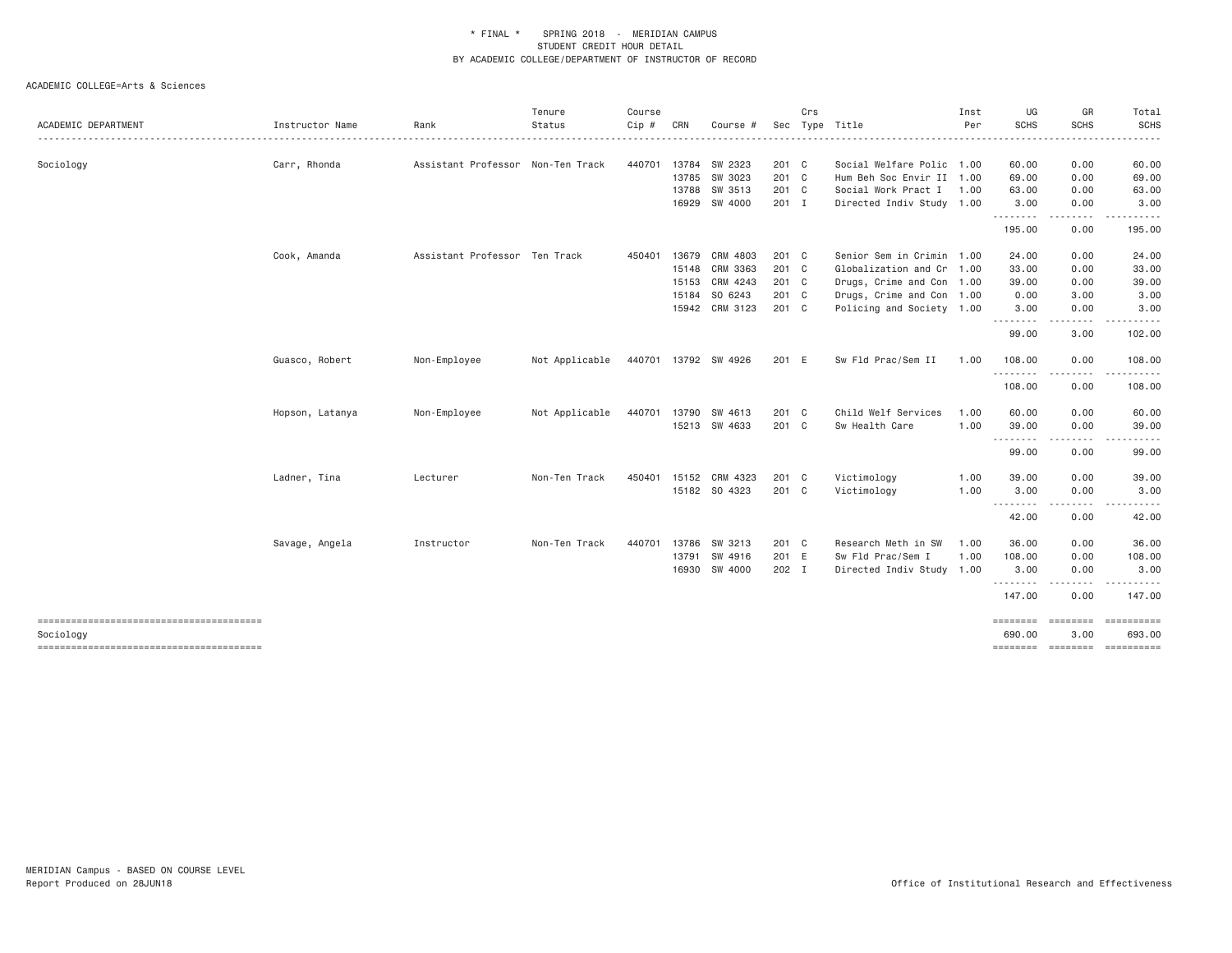| ACADEMIC DEPARTMENT | Instructor Name  | Rank                        | Tenure<br>Status | Course<br>Cip # | CRN | Course #                         |              | Crs            | Sec Type Title                                 | Inst<br>Per | UG<br><b>SCHS</b>            | GR<br>SCHS                | Total<br>SCHS                |
|---------------------|------------------|-----------------------------|------------------|-----------------|-----|----------------------------------|--------------|----------------|------------------------------------------------|-------------|------------------------------|---------------------------|------------------------------|
| Finance & Economics | Spurlin, William | Associate Professor Tenured |                  | 520801          |     | 13722 FIN 3113<br>13723 FIN 3123 | 201 C<br>201 | $\overline{c}$ | Financial Systems<br>Financial Management 1.00 | 1.00        | 45.00<br>48,00<br>.<br>93.00 | 0.00<br>0.00<br>.<br>0.00 | 45.00<br>48,00<br>.<br>93.00 |
|                     |                  |                             |                  |                 |     |                                  |              |                |                                                |             | --------<br>--------         | ========                  | ==========                   |
| Finance & Economics |                  |                             |                  |                 |     |                                  |              |                |                                                |             | 93,00                        | 0.00                      | 93.00                        |
|                     |                  |                             |                  |                 |     |                                  |              |                |                                                |             | ========                     |                           | ==========                   |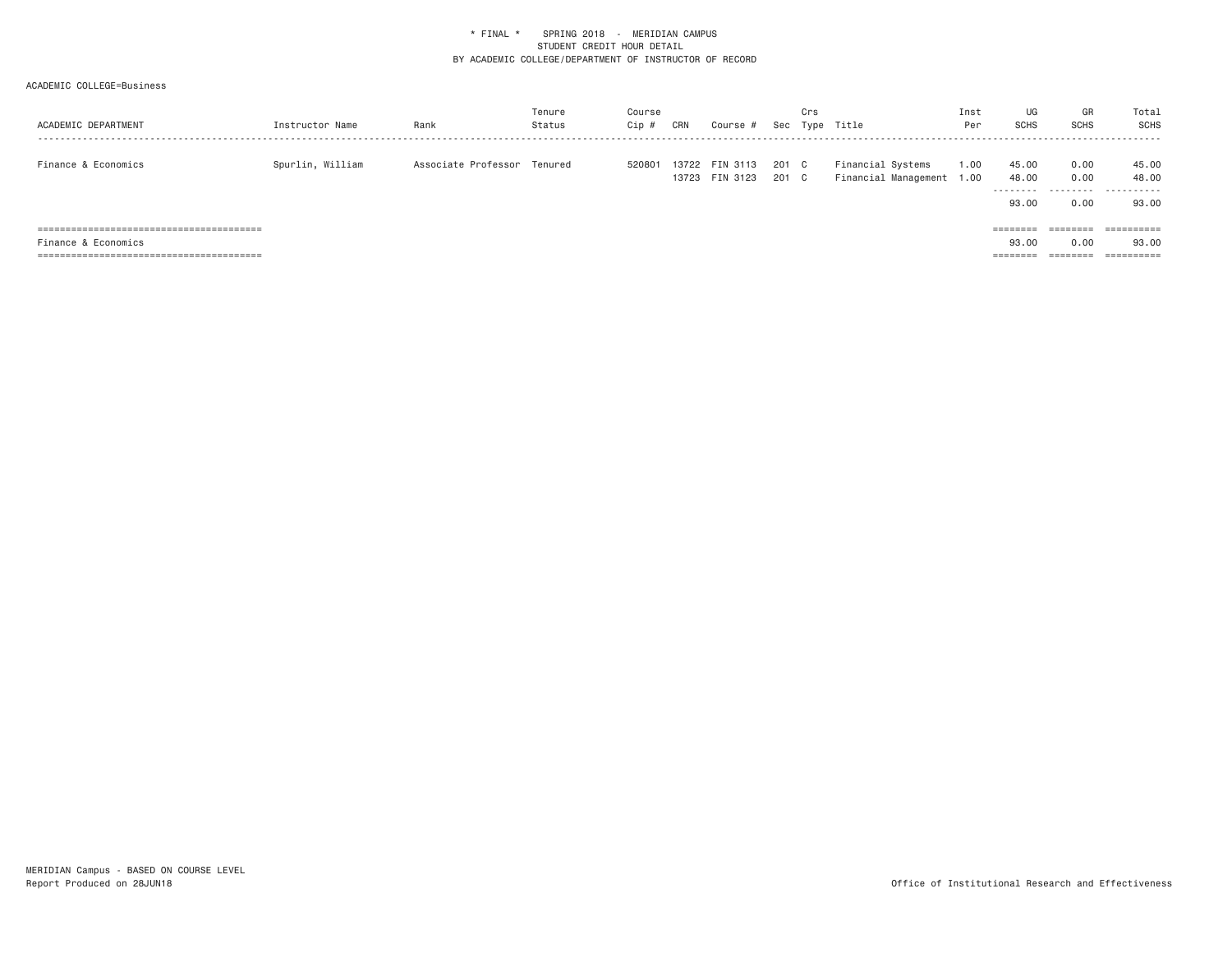| ACADEMIC DEPARTMENT              | Instructor Name  | Rank                              | Tenure<br>Status | Course<br>Cip #            | CRN            | Course #                               |                                         | Crs | Sec Type Title                                                            | Inst<br>Per          | UG<br><b>SCHS</b>                      | GR<br><b>SCHS</b>                                                                                                                                         | Total<br><b>SCHS</b>              |
|----------------------------------|------------------|-----------------------------------|------------------|----------------------------|----------------|----------------------------------------|-----------------------------------------|-----|---------------------------------------------------------------------------|----------------------|----------------------------------------|-----------------------------------------------------------------------------------------------------------------------------------------------------------|-----------------------------------|
| Management & Information Systems | Jones, Gabrielle | Non-Faculty                       | Not Applicable   | 521201                     |                | 13659 BIS 3713                         | 201 C                                   |     | Int Elec Info System 1.00                                                 |                      | 45.00<br>.                             | 0.00<br><u>.</u>                                                                                                                                          | 45.00                             |
|                                  |                  |                                   |                  |                            |                |                                        |                                         |     |                                                                           |                      | 45.00                                  | 0.00                                                                                                                                                      | 45.00                             |
|                                  | McNeil, Stacey   | Clinical Assist Pro Non-Ten Track |                  | 520201<br>521101           | 13751<br>13753 | MGT 3823<br>MGT 4613                   | $201 \quad C$<br>$201 \quad C$          |     | Responsible Leadersh 1.00<br>Cross-Cultural Mgt                           | 1.00                 | 39.00<br>33.00                         | 0.00<br>0.00                                                                                                                                              | 39.00<br>33.00                    |
|                                  |                  |                                   |                  | 521301                     |                | 13749 MGT 3114                         | $201 \quad C$                           |     | Prin of Mgt & Prod                                                        | 1.00                 | 72.00<br>.                             | 0.00<br>.                                                                                                                                                 | 72.00                             |
|                                  |                  |                                   |                  |                            |                |                                        |                                         |     |                                                                           |                      | 144.00                                 | 0.00                                                                                                                                                      | 144.00                            |
|                                  | Randle, Vikki    | Associate Professor Tenured       |                  | 520101<br>521001           | 13663<br>13752 | <b>BUS 4853</b><br>MGT 4533            | 201 C<br>201 C                          |     | <b>Business Policy</b><br>Advanced HRM                                    | 1.00<br>1.00         | 69.00<br>15.00                         | 0.00<br>0.00                                                                                                                                              | 69.00<br>15.00                    |
|                                  |                  |                                   |                  |                            |                |                                        |                                         |     |                                                                           |                      | .<br>84.00                             | .<br>0.00                                                                                                                                                 | . <u>.</u> .<br>84.00             |
|                                  | Shin, Seungjae   | Professor                         | Tenured          | 520209<br>520301<br>521201 | 15088<br>13654 | MKT 4033<br>ACC 3053<br>13658 BIS 3233 | 201 C<br>201 C<br>$201 \quad C$         |     | International Transp 1.00<br>Acct Systems II<br>Management Informati 1.00 | 1.00                 | 39.00<br>27.00<br>63.00<br>.           | 0.00<br>0.00<br>0.00<br>.                                                                                                                                 | 39.00<br>27.00<br>63.00<br>.      |
|                                  |                  |                                   |                  |                            |                |                                        |                                         |     |                                                                           |                      | 129.00                                 | 0.00                                                                                                                                                      | 129.00                            |
|                                  | Young, Carlton   | Associate Professor Tenured       |                  | 220205<br>510701           | 13660<br>13728 | BL 3223<br>HCA 4243<br>13730 HCA 4803  | $201 \quad C$<br>201 C<br>$201 \quad C$ |     | Law Of Comm Trans<br>Managed Care<br>Heathcare Policy                     | 1.00<br>1.00<br>1.00 | 45.00<br>30.00<br>33.00<br>.<br>108.00 | 0.00<br>0.00<br>0.00<br>$\frac{1}{2} \left( \frac{1}{2} \right) \left( \frac{1}{2} \right) \left( \frac{1}{2} \right) \left( \frac{1}{2} \right)$<br>0.00 | 45.00<br>30.00<br>33.00<br>108.00 |
| Management & Information Systems |                  |                                   |                  |                            |                |                                        |                                         |     |                                                                           |                      | ========<br>510.00                     | ========<br>0.00                                                                                                                                          | ==========<br>510.00              |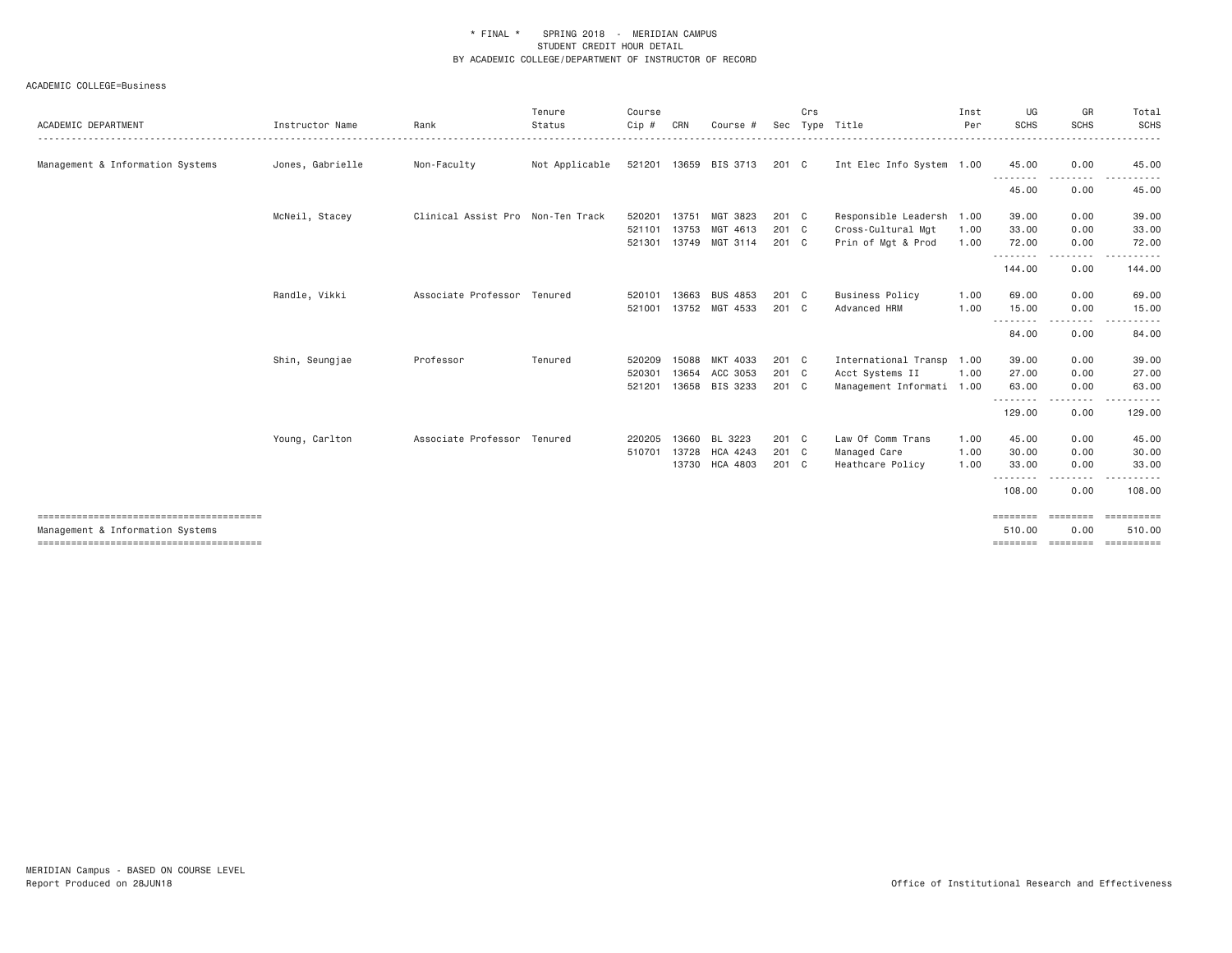| ACADEMIC DEPARTMENT                                    | Instructor Name   | Rank                          | Tenure<br>Status | Course<br>Cip # | CRN   | Course #                         | Sec            | Crs | Type Title                                     | Inst<br>Per | UG<br><b>SCHS</b>                 | GR<br>SCHS                          | Total<br><b>SCHS</b>                                                                                                                                                                     |
|--------------------------------------------------------|-------------------|-------------------------------|------------------|-----------------|-------|----------------------------------|----------------|-----|------------------------------------------------|-------------|-----------------------------------|-------------------------------------|------------------------------------------------------------------------------------------------------------------------------------------------------------------------------------------|
| Marketing, Quantitative Analysis & Busin Hill, William |                   | Associate Professor Tenured   |                  | 510701          | 13729 | <b>HCA 4443</b>                  | 201 E          |     | Healthcare Internshi 1.00                      |             | 3.00                              | 0.00                                | 3.00                                                                                                                                                                                     |
|                                                        |                   |                               |                  | 521401          |       | 15192 MKT 4990                   | 201 C          |     | Special Topic In MKT 1.00                      |             | 45.00<br>- - - - - - - -<br>48.00 | 0.00<br>- - - -<br>0.00             | 45.00<br>48.00                                                                                                                                                                           |
|                                                        | Odom, Dustin      | Non-Faculty                   | Not Applicable   | 520201          |       | 13750 MGT 3213                   | 201 C          |     | Org Communications                             | 1.00        | 48.00                             | 0.00                                | 48.00                                                                                                                                                                                    |
|                                                        |                   |                               |                  |                 |       |                                  |                |     |                                                |             | <u>.</u><br>48.00                 | <u>.</u><br>0.00                    | $\frac{1}{2} \left( \frac{1}{2} \right) \left( \frac{1}{2} \right) \left( \frac{1}{2} \right) \left( \frac{1}{2} \right) \left( \frac{1}{2} \right) \left( \frac{1}{2} \right)$<br>48.00 |
|                                                        | Pompelia, Anthony | Non-Employee                  | Not Applicable   | 521803          |       | 15086 MKT 3213                   | 201 C          |     | Retailing                                      | 1.00        | 30.00<br>.                        | 0.00<br>. <b>.</b> .                | 30.00                                                                                                                                                                                    |
|                                                        |                   |                               |                  |                 |       |                                  |                |     |                                                |             | 30.00                             | 0.00                                | 30.00                                                                                                                                                                                    |
|                                                        | Qu, Yingge        | Assistant Professor Ten Track |                  | 521401          |       | 13754 MKT 3013<br>13756 MKT 4423 | 201 C<br>201 C |     | Principles Of Mkt<br>Strategic Brand Mana 1.00 | 1.00        | 69,00<br>21.00                    | 0.00<br>0.00                        | 69.00<br>21.00                                                                                                                                                                           |
|                                                        |                   |                               |                  |                 |       |                                  |                |     |                                                |             | .<br>90.00                        | .<br>0.00                           | 90.00                                                                                                                                                                                    |
| Marketing, Quantitative Analysis & Busin               |                   |                               |                  |                 |       |                                  |                |     |                                                |             | $=$ = = = = = = =<br>216,00       | ========<br>0.00<br><b>BEBBEERS</b> | $=$ = = = = = = = = =<br>216,00<br>$=$ = = = = = = = = =                                                                                                                                 |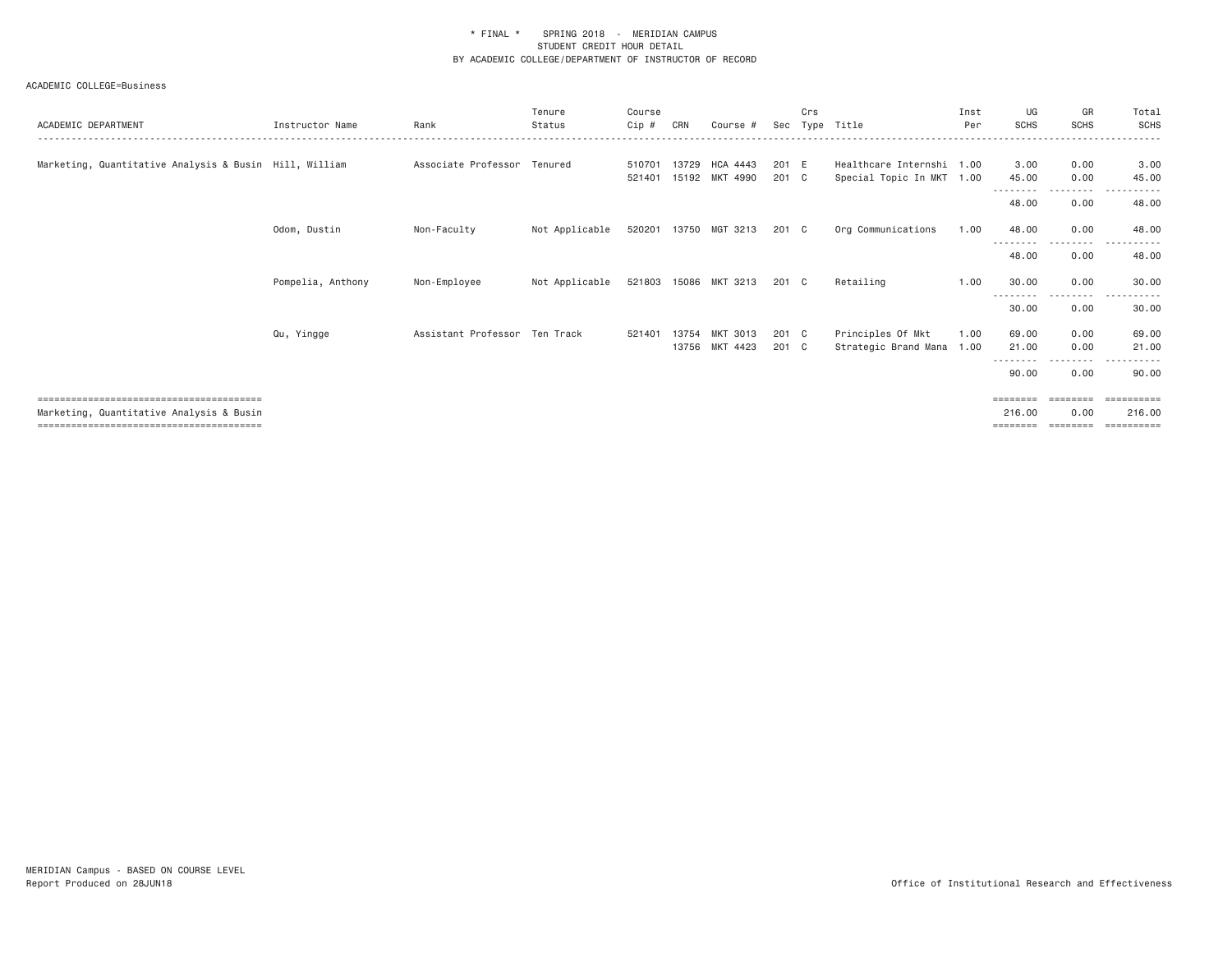| ACADEMIC DEPARTMENT   | Instructor Name | Rank                          | Tenure<br>Status | Course<br>Cip# | CRN   | Course # |       | Crs | Sec Type Title      | Inst<br>Per | UG<br><b>SCHS</b>  | GR<br>SCHS | Total<br><b>SCHS</b><br>------- |
|-----------------------|-----------------|-------------------------------|------------------|----------------|-------|----------|-------|-----|---------------------|-------------|--------------------|------------|---------------------------------|
| School of Accountancy | Ennis, Kevin    | Associate Professor Tenured   |                  | 520301         | 15087 | ACC 4033 | 201 C |     | Auditing            | 1.00        | 18.00              | 0.00       | 18,00                           |
|                       |                 |                               |                  | 521601         | 15085 | ACC 4013 | 201 C |     | Income Tax I        | 1.00        | 24.00<br>--------- | 0.00<br>.  | 24.00<br>.                      |
|                       |                 |                               |                  |                |       |          |       |     |                     |             | 42.00              | 0.00       | 42.00                           |
|                       | Faello, Joseph  | Assistant Professor Ten Track |                  | 520301         | 13651 | ACC 3003 | 201 C |     | Acct Systems I      | 1.00        | 18.00              | 0.00       | 18.00                           |
|                       |                 |                               |                  |                | 13652 | ACC 3023 | 201 C |     | Intermediate Acc I  | 1.00        | 18.00              | 0.00       | 18.00                           |
|                       |                 |                               |                  |                | 13653 | ACC 3033 | 201 C |     | Intermediate Acc II | 00.1        | 18.00              | 0.00       | 18,00                           |
|                       |                 |                               |                  |                |       |          |       |     |                     |             | --------<br>54.00  | .<br>0.00  | $- - -$<br>-------<br>54.00     |
|                       |                 |                               |                  |                |       |          |       |     |                     |             | ========           | ========   | ==========                      |
| School of Accountancy |                 |                               |                  |                |       |          |       |     |                     |             | 96.00              | 0.00       | 96.00                           |
|                       |                 |                               |                  |                |       |          |       |     |                     |             | $=$ = = = = = = =  | ========   | $=$ = = = = = = = = =           |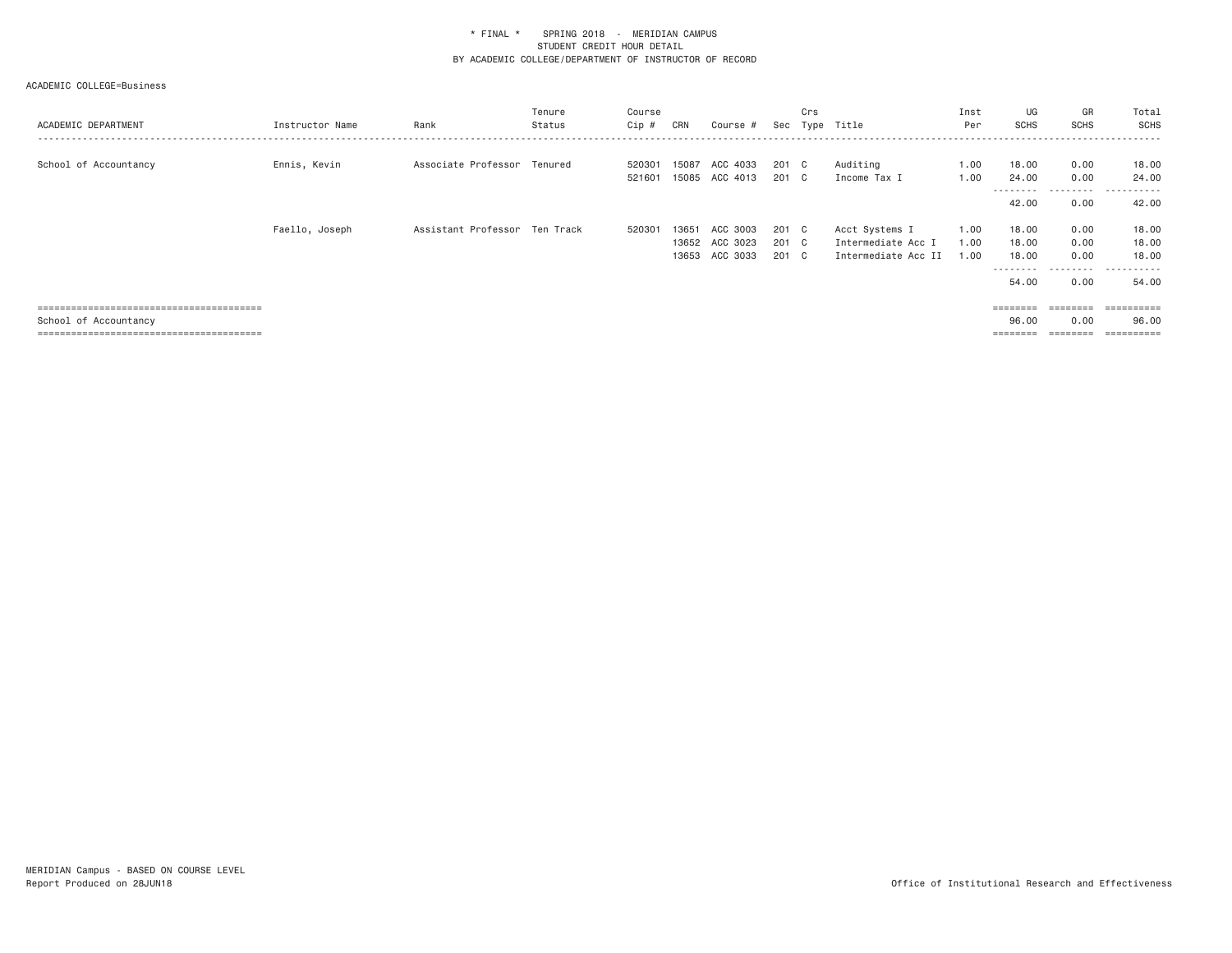| ACADEMIC DEPARTMENT                     | Instructor Name  | Rank        | Tenure<br>Status | Course<br>Cip # | CRN            | Course #              |                | Crs | Sec Type Title                                         | Inst<br>Per | UG<br><b>SCHS</b>         | GR<br>SCHS         | Total<br><b>SCHS</b>    |
|-----------------------------------------|------------------|-------------|------------------|-----------------|----------------|-----------------------|----------------|-----|--------------------------------------------------------|-------------|---------------------------|--------------------|-------------------------|
|                                         |                  |             |                  |                 |                |                       |                |     |                                                        |             |                           |                    |                         |
| Counseling, Educational Psychology, and | Hall, Kimberly   | Professor   | Tenured          | 422803          | 15866<br>15867 | COE 7000              | $201$ I        |     | Res in Coun - Trauma 1.00                              |             | 0.00                      | 3,00               | 3.00                    |
|                                         |                  |             |                  |                 | 15868          | COE 7000<br>COE 7000  | 202 I<br>203 I |     | Directed Indiv Study 1.00<br>Found of Clin Mental 1.00 |             | 0.00<br>0.00              | 3,00<br>3,00       | 3.00<br>3.00            |
|                                         |                  |             |                  |                 |                |                       |                |     |                                                        |             | --------                  | . <u>.</u>         |                         |
|                                         |                  |             |                  |                 |                |                       |                |     |                                                        |             | 0.00                      | 9.00               | 9.00                    |
|                                         | Weir, Karla      | Lecturer    | Non-Ten Track    | 131101          | 13672          | COE 8730              | 203 E          |     | Internship                                             | 1.00        | 0.00                      | 12.00              | 12.00                   |
|                                         |                  |             |                  |                 | 13676          | COE 8923              | 201 C          |     | Seminar School Couns                                   | 1.00        | 0.00                      | 15,00              | 15.00                   |
|                                         |                  |             |                  |                 |                | 14973 COE 8740        | 201 E          |     | Acad Yr Field ExpII- 1.00                              |             | 0.00<br>--------          | 24.00              | 24.00                   |
|                                         |                  |             |                  |                 |                |                       |                |     |                                                        |             | 0.00                      | 51.00              | 51.00                   |
|                                         | Woodall, Heather | Non-Faculty | Not Applicable   |                 |                | 131101 15129 COE 1323 | 201 C          |     | Career Planning                                        | 1.00        | 15.00                     | 0.00               | 15.00                   |
|                                         |                  |             |                  |                 |                |                       |                |     |                                                        |             | --------<br>15.00         | 0.00               | 15.00                   |
|                                         | Wozny, Darren    | Professor   | Tenured          | 131101          | 13675          | COE 8913              | 201 C          |     | Counseling Children                                    | 1.00        | 0.00                      | 36.00              | 36.00                   |
|                                         |                  |             |                  | 422803          | 13669          | COE 8013              | 201 C          |     | Couns Skills                                           | 1.00        | 0.00                      | 30,00              | 30.00                   |
|                                         |                  |             |                  |                 | 14972          | COE 8013              | 202 C          |     | Counseling Skills                                      | 1.00        | 0.00                      | 21,00              | 21.00                   |
|                                         |                  |             |                  |                 | 16328          | COE 7000              | 204 I          |     | Comprehensive Exam R 1.00                              |             | 0.00<br>- - - - - - - - - | 1,00<br>. <u>.</u> | 1.00<br>.               |
|                                         |                  |             |                  |                 |                |                       |                |     |                                                        |             | 0.00                      | 88.00              | 88.00                   |
|                                         |                  |             |                  |                 |                |                       |                |     |                                                        |             | ========                  | ========           | $=$ = = = = = = = = = = |
| Counseling, Educational Psychology, and |                  |             |                  |                 |                |                       |                |     |                                                        |             | 15,00<br>========         | 148,00<br>======== | 163,00<br>-----------   |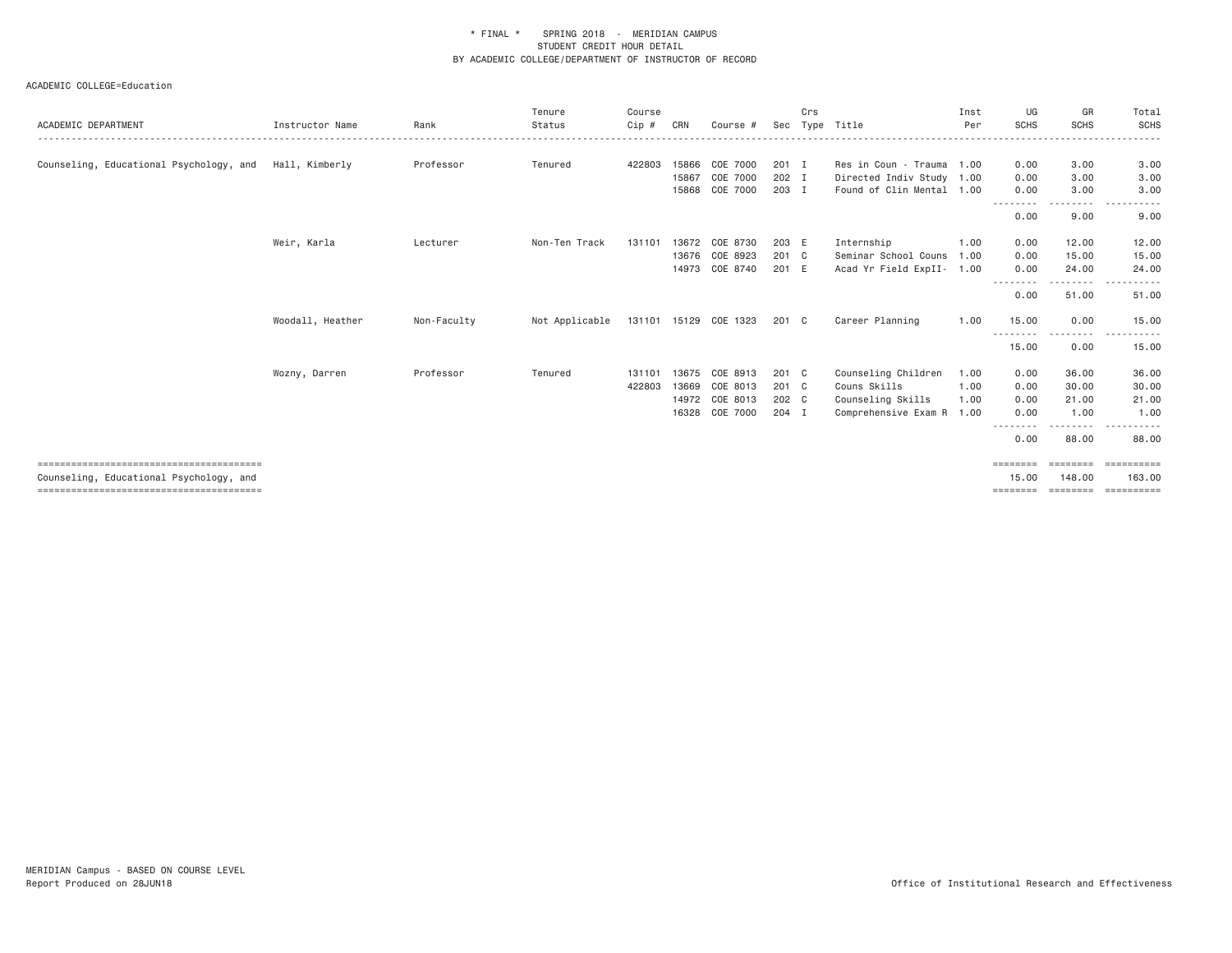| ACADEMIC DEPARTMENT                                  | Instructor Name  | Rank                              | Tenure<br>Status | Course<br>Cip#   | CRN            | Course #              | Sec            | Crs | Type Title                                             | Inst<br>Per | UG<br><b>SCHS</b>                                                                                                                                                  | GR<br><b>SCHS</b>       | Total<br><b>SCHS</b> |
|------------------------------------------------------|------------------|-----------------------------------|------------------|------------------|----------------|-----------------------|----------------|-----|--------------------------------------------------------|-------------|--------------------------------------------------------------------------------------------------------------------------------------------------------------------|-------------------------|----------------------|
|                                                      |                  |                                   |                  |                  |                |                       |                |     |                                                        |             |                                                                                                                                                                    |                         |                      |
| Curriculum, Instruction & Special Educat Crum, Karen |                  | Lecturer                          | Non-Ten Track    | 131305           | 13691          | EDS 3673              | 201 C          |     | Second Language Arts 1.00                              |             | 18,00                                                                                                                                                              | 0.00                    | 18.00                |
|                                                      |                  |                                   |                  |                  | 15063          | RDG 4133              | 201 C          |     | Integrat Lang Art In 1.00                              |             | 21.00                                                                                                                                                              | 0.00                    | 21.00                |
|                                                      |                  |                                   |                  |                  | 16697          | EDS 4673              | 201 C          |     | Method Teach Lang Ar 1.00                              |             | 6.00<br>.                                                                                                                                                          | 0.00<br>.               | 6.00<br>.            |
|                                                      |                  |                                   |                  |                  |                |                       |                |     |                                                        |             | 45.00                                                                                                                                                              | 0.00                    | 45.00                |
|                                                      | Hanna, Tania     | Clinical Assist Pro Non-Ten Track |                  | 131203           | 13775          | RDG 3413              | 201 C          |     | Middle Lvl Lit I                                       | 1.00        | 39.00                                                                                                                                                              | 0.00                    | 39.00                |
|                                                      |                  |                                   |                  |                  | 13776          | RDG 3423              | 201 C          |     | Middle Lvl Lit II                                      | 1.00        | 39.00                                                                                                                                                              | 0.00                    | 39.00                |
|                                                      |                  |                                   |                  | 131315 15061     |                | RDG 3113              | 201 C          |     | Early Literacy Instr 1.00                              |             | 27.00                                                                                                                                                              | 0.00                    | 27.00                |
|                                                      |                  |                                   |                  |                  | 15062          | RDG 3123              | 201 C          |     | Early Lit Instruct I 1.00                              |             | 27.00<br>.                                                                                                                                                         | 0.00<br>$2 - 2 - 2 - 2$ | 27.00                |
|                                                      |                  |                                   |                  |                  |                |                       |                |     |                                                        |             | 132.00                                                                                                                                                             | 0.00                    | 132.00               |
|                                                      | Lanier, Tito     | Non-Employee                      | Not Applicable   |                  |                | 130401 13687 EDL 8613 | 201 H          |     | Leadership Intern II 1.00                              |             | 0.00<br>.                                                                                                                                                          | 21.00                   | 21.00<br>.           |
|                                                      |                  |                                   |                  |                  |                |                       |                |     |                                                        |             | 0.00                                                                                                                                                               | 21.00                   | 21.00                |
|                                                      | Leffler, Jeffrey | Assistant Professor Ten Track     |                  | 131202 15056     |                | EDE 8513              | 201 C          |     | Cur & Pd-Early Child 1.00                              |             | 0.00                                                                                                                                                               | 18.00                   | 18.00                |
|                                                      |                  |                                   |                  |                  | 15057          | EDE 8473              | 201 C          |     | Elem Soc Stu Curr                                      | 1.00        | 0.00                                                                                                                                                               | 9.00                    | 9.00                 |
|                                                      |                  |                                   |                  |                  |                |                       |                |     |                                                        |             | $\frac{1}{2} \left( \frac{1}{2} \right) \left( \frac{1}{2} \right) \left( \frac{1}{2} \right) \left( \frac{1}{2} \right) \left( \frac{1}{2} \right)$<br>44<br>0.00 | .<br>27.00              | .<br>27.00           |
|                                                      | May, Susan       | Instructor                        | Non-Ten Track    | 131202           | 13683          | EDE 4883              | 201 C          |     | Manag Elem/Mid Lvl C 1.00                              |             | 78.00                                                                                                                                                              | 0.00                    | 78.00                |
|                                                      |                  |                                   |                  | 131311           | 13682          | EDE 3523              | 201 C          |     | Found EL/ML Math Edu 1.00                              |             | 39.00                                                                                                                                                              | 0.00                    | 39.00                |
|                                                      |                  |                                   |                  |                  | 15053          | EDE 4123              | 201 C          |     | Teach Elem/Mid Level 1.00                              |             | 21.00                                                                                                                                                              | 0.00                    | 21.00                |
|                                                      |                  |                                   |                  | 131316 15052     |                | EDE 4113              | 201 C          |     | Teach Elem/Mid Level 1.00                              |             | 21.00                                                                                                                                                              | 0.00                    | 21.00                |
|                                                      |                  |                                   |                  |                  |                |                       |                |     |                                                        |             | .<br>159.00                                                                                                                                                        | .<br>0.00               | <b>.</b><br>159.00   |
|                                                      | Ratliff, Lindon  | Associate Professor Tenured       |                  | 130901           | 13686          | EDF 3333              | 201 C          |     | Social Foundation Ed 1.00                              |             | 45.00                                                                                                                                                              | 0.00                    | 45.00                |
|                                                      |                  |                                   |                  | 131205           | 13689          | EDS 3411              | 201 E          |     | Prac In Secondary Ed 1.00                              |             | 8.00                                                                                                                                                               | 0.00                    | 8.00                 |
|                                                      |                  |                                   |                  |                  | 15265          | EDS 4886              | 201 F          |     | Teach Intern in Sec                                    | 1.00        | 18.00                                                                                                                                                              | 0.00                    | 18.00                |
|                                                      |                  |                                   |                  |                  | 15266          | EDS 4896              | 201 F          |     | Teach Intern in Sec                                    | 1.00        | 18.00                                                                                                                                                              | 0.00                    | 18.00                |
|                                                      |                  |                                   |                  | 131318 13690     |                | EDS 3643              | 201 C          |     | Secondary Soc Studie 1.00                              |             | 6.00<br>.                                                                                                                                                          | 0.00<br>.               | 6.00<br>.            |
|                                                      |                  |                                   |                  |                  |                |                       |                |     |                                                        |             | 95.00                                                                                                                                                              | 0.00                    | 95.00                |
|                                                      | Rutledge, Amanda | Non-Employee                      | Not Applicable   |                  |                | 422814 13698 EDX 3213 | 201 C          |     | Indiv Inst Except Ch 1.00                              |             | 45.00<br>.                                                                                                                                                         | 0.00<br>.               | 45.00<br>.           |
|                                                      |                  |                                   |                  |                  |                |                       |                |     |                                                        |             | 45.00                                                                                                                                                              | 0.00                    | 45.00                |
|                                                      | Shea, Donna      | Non-Faculty                       | Not Applicable   | 131001           | 16455          | EDS 8886              | 201 H          |     | Dimensions of Learni 1.00                              |             | 0.00                                                                                                                                                               | 18.00                   | 18.00                |
|                                                      |                  |                                   |                  | 131202           | 13684          | EDE 4886              | 201 E          |     | Elem.Mid Lvl Interns 1.00                              |             | 114.00                                                                                                                                                             | 0.00                    | 114.00               |
|                                                      |                  |                                   |                  |                  | 13685          | EDE 4896              | 201 E          |     | Elem/Mid Levl Intern 1.00                              |             | 114.00<br>.                                                                                                                                                        | 0.00<br>.               | 114.00<br>.          |
|                                                      |                  |                                   |                  |                  |                |                       |                |     |                                                        |             | 228.00                                                                                                                                                             | 18.00                   | 246.00               |
|                                                      | Shirley, Tory    | Non-Employee                      | Not Applicable   |                  |                | 131318 15055 EDE 4143 | 201 C          |     | Teach Elem/Mid Lvl S 1.00                              |             | 21.00<br>.                                                                                                                                                         | 0.00<br>.               | 21.00<br>.           |
|                                                      |                  |                                   |                  |                  |                |                       |                |     |                                                        |             | 21.00                                                                                                                                                              | 0.00                    | 21.00                |
|                                                      | Sumrall, Brandi  | Instructor                        | Non-Ten Track    | 130101<br>131001 | 13701<br>13702 | EDX 4353<br>EDX 4413  | 201 C<br>201 C |     | Assistive Tech in Sp 1.00<br>Wk W/Fams of Stdts w 1.00 |             | 45.00<br>45.00                                                                                                                                                     | 0.00<br>0.00            | 45.00<br>45.00       |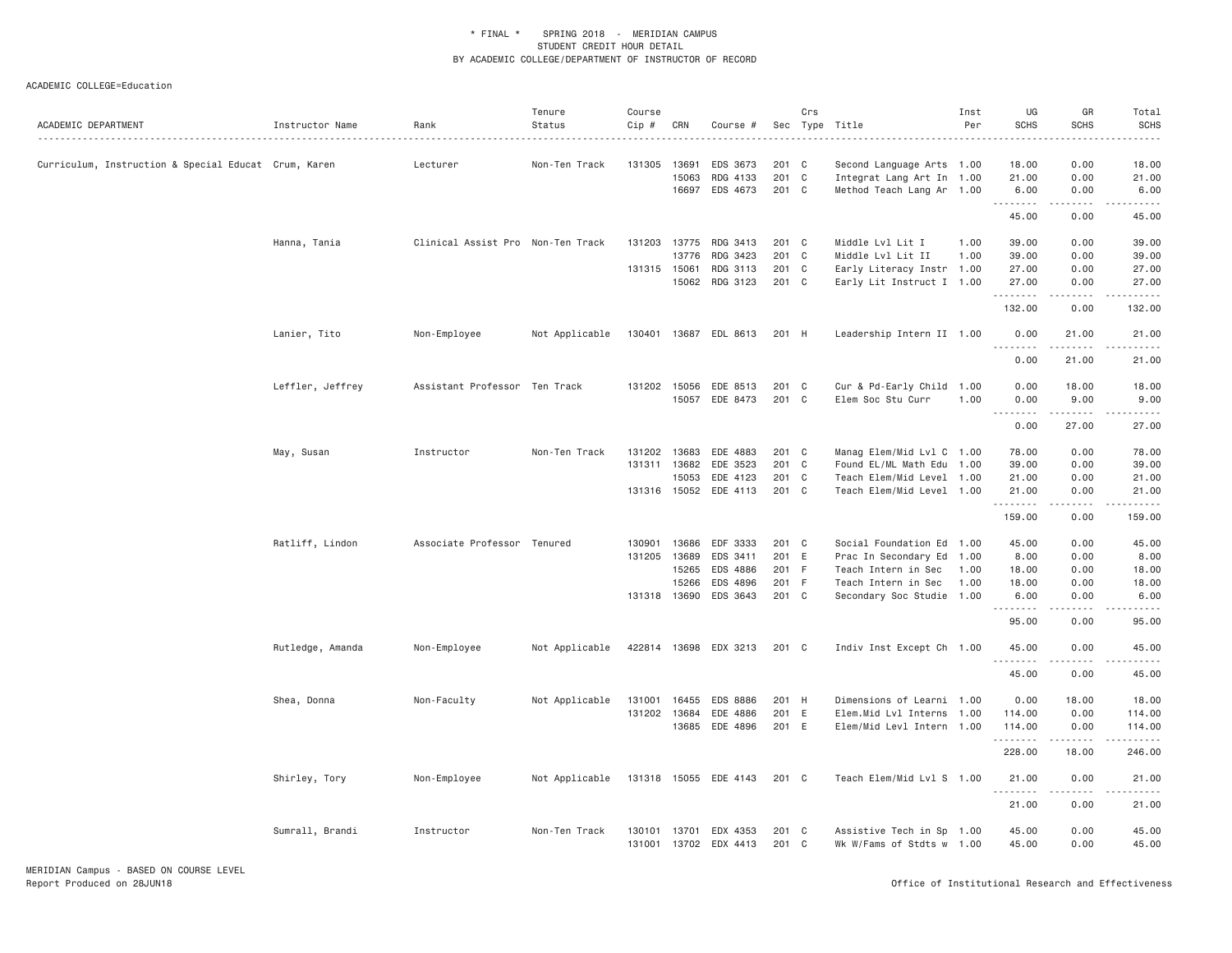| ACADEMIC DEPARTMENT                                      | Instructor Name  | Rank                          | Tenure<br>Status | Course<br>Cip #  | CRN            | Course #                   | Sec            | Crs | Type Title                                             | Inst<br>Per | UG<br><b>SCHS</b>                                                                | GR<br><b>SCHS</b>         | Total<br>SCHS                  |
|----------------------------------------------------------|------------------|-------------------------------|------------------|------------------|----------------|----------------------------|----------------|-----|--------------------------------------------------------|-------------|----------------------------------------------------------------------------------|---------------------------|--------------------------------|
| Curriculum, Instruction & Special Educat Sumrall, Brandi |                  | Instructor                    | Non-Ten Track    | 131001           | 15018          | EDX 4123<br>15019 EDX 4133 | 201 C<br>201 C |     | Mthds & Mtrls Elem D 1.00<br>Mthds & Mtrls for Sc 1.00 |             | 21.00<br>21.00                                                                   | 0.00<br>0.00              | 21.00<br>21,00                 |
|                                                          |                  |                               |                  |                  |                |                            |                |     |                                                        |             | ---------<br>132.00                                                              | .<br>0.00                 | .<br>132,00                    |
|                                                          | Zhbanova, Ksenia | Assistant Professor Ten Track |                  | 131202<br>131203 | 15058<br>13680 | EDF 3423<br>EDE 3223       | 201 C<br>201 C |     | Exploring Diversity<br>Middle Level Educati 1.00       | 1.00        | 30.00<br>39.00<br>---------                                                      | 0.00<br>0.00<br>--------- | 30.00<br>39,00<br>.            |
|                                                          |                  |                               |                  |                  |                |                            |                |     |                                                        |             | 69.00<br>$\qquad \qquad \equiv \equiv \equiv \equiv \equiv \equiv \equiv \equiv$ | 0.00<br>========          | 69.00<br>$=$ = = = = = = = = = |
| Curriculum, Instruction & Special Educat                 |                  |                               |                  |                  |                |                            |                |     |                                                        |             | 926,00                                                                           | 66.00                     | 992,00<br>==========           |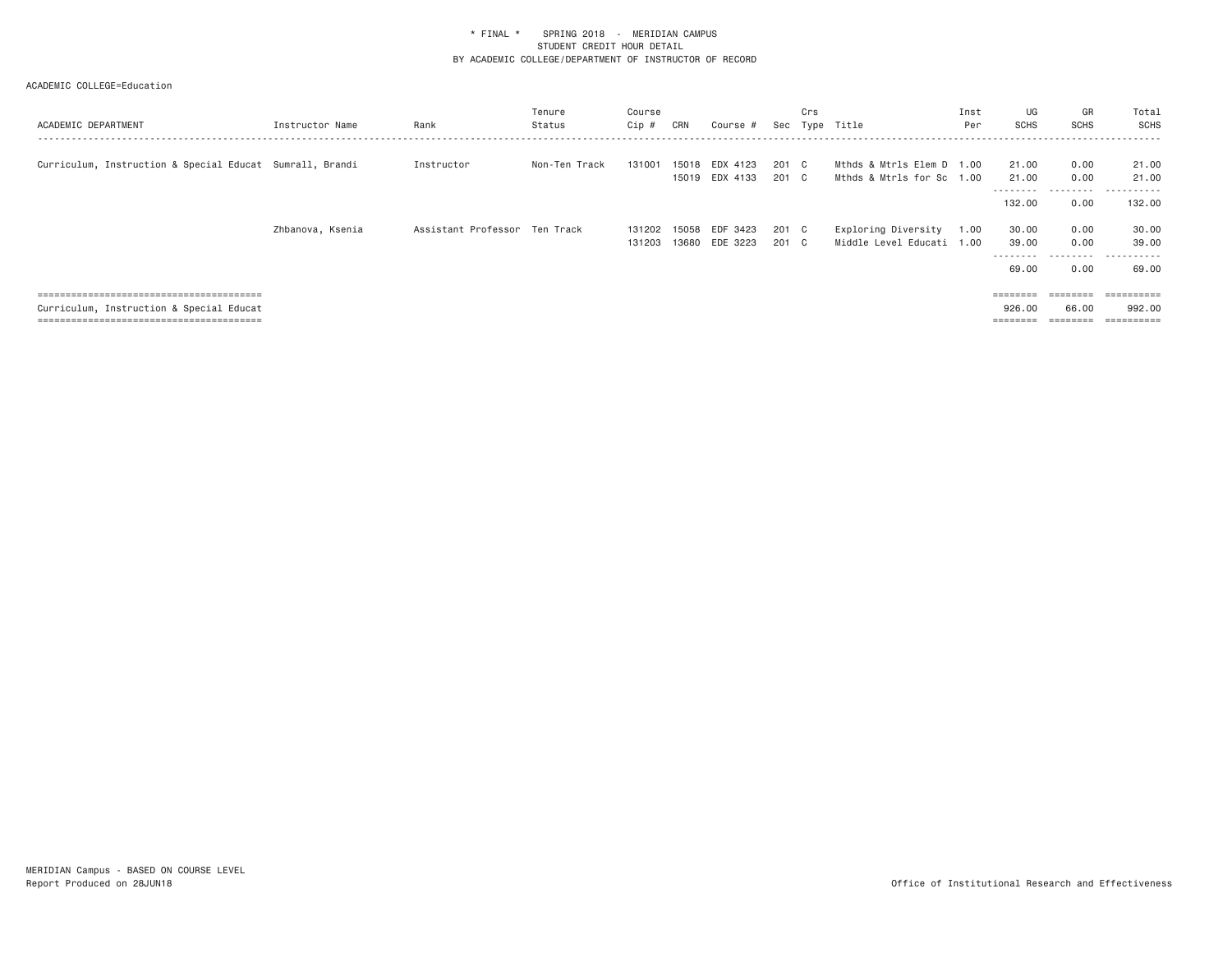| ACADEMIC DEPARTMENT    | Instructor Name   | Rank                              | Tenure<br>Status | Course<br>$Cip$ # | CRN                     | Course #                         | Sec                     | Crs | Type Title                                                                  | Inst<br>Per | UG<br><b>SCHS</b>                      | GR<br><b>SCHS</b>                          | Total<br><b>SCHS</b>                 |
|------------------------|-------------------|-----------------------------------|------------------|-------------------|-------------------------|----------------------------------|-------------------------|-----|-----------------------------------------------------------------------------|-------------|----------------------------------------|--------------------------------------------|--------------------------------------|
| Educational Leadership | Fincher, Mark     | Assistant Professor Ten Track     |                  | 130407            | 13664<br>13665          | CCL 8113<br>CCL 8313             | 201 C<br>201 C          |     | Comm Col Hist/Philos 1.00<br>Comm Coll Instrl Ass 1.00                      |             | 0.00<br>0.00                           | 36.00<br>18,00                             | 36.00<br>18.00                       |
|                        |                   |                                   |                  |                   |                         |                                  |                         |     |                                                                             |             | 0.00                                   | 54.00                                      | 54.00                                |
|                        | McGregor, Shane   | Grad Research Assis Non-Ten Track |                  |                   |                         | 131205 15267 EDS 4873            | 201 C                   |     | Managing Secondary C 1.00                                                   |             | 9,00                                   | 0.00<br>$\cdots$                           | 9.00                                 |
|                        |                   |                                   |                  |                   |                         |                                  |                         |     |                                                                             |             | 9.00                                   | 0.00                                       | 9.00                                 |
|                        | Pickering, Pamela | Lecturer                          | Non-Ten Track    | 131202            |                         | 14986 EDE 3123                   | 201 C                   |     | Early Childhood Ed                                                          | 1.00        | 27.00                                  | 0.00                                       | 27.00                                |
|                        |                   |                                   |                  |                   |                         |                                  |                         |     |                                                                             |             | 27.00                                  | 0.00                                       | 27.00                                |
|                        | Wallin, Patsy     | Associate Professor               | Tenured          | 130401            | 13688<br>16393<br>16454 | EDL 8623<br>EDL 7000<br>EDL 7000 | 201 C<br>202 I<br>203 I |     | Curric Leadership<br>Directed Indiv Study 1.00<br>Directed Indiv Study 1.00 | 1.00        | 0.00<br>0.00<br>0.00                   | 24,00<br>3.00<br>3,00                      | 24.00<br>3.00<br>3.00                |
|                        |                   |                                   |                  | 131299            |                         | 16458 EDL 7000<br>15048 EDE 8990 | 204 I<br>201 C          |     | Directed Indiv Study 1.00<br>Special Topic In EDE 1.00                      |             | 0.00<br>0.00                           | 3,00<br>27.00                              | 3.00<br>27.00                        |
|                        |                   |                                   |                  |                   |                         |                                  |                         |     |                                                                             |             | 0.00                                   | .<br>60.00                                 | <u>.</u><br>60,00                    |
| Educational Leadership |                   |                                   |                  |                   |                         |                                  |                         |     |                                                                             |             | $=$ = = = = = = =<br>36.00<br>======== | $=$ =======<br>114,00<br>$=$ = = = = = = = | - ==========<br>150.00<br>========== |